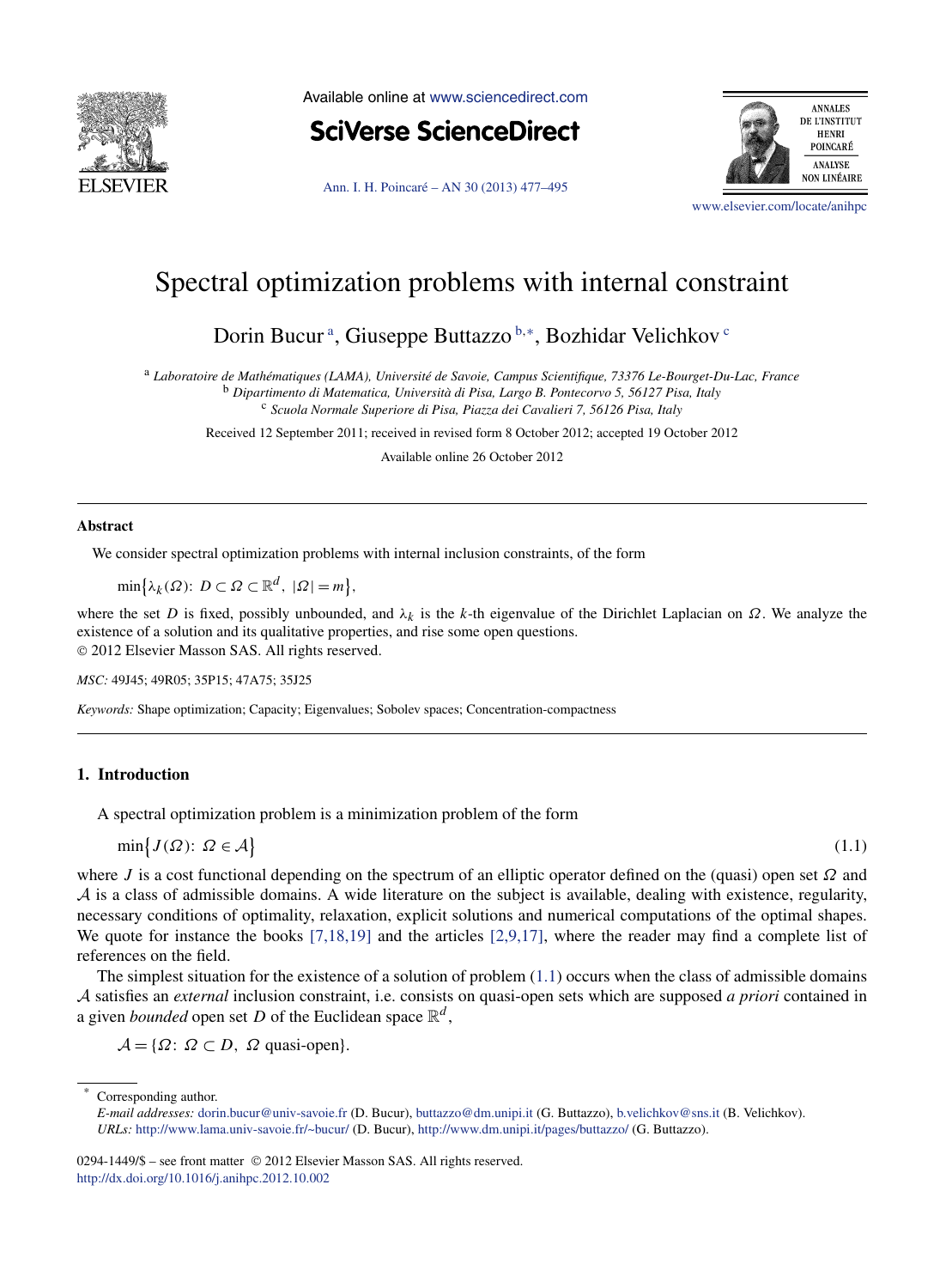<span id="page-1-0"></span>In this case a general existence result, due to Buttazzo and Dal Maso (see [\[11\]\)](#page-18-0), states that problem [\(1.1\)](#page-0-0), with the additional constraint  $|Ω| \leqslant m$  on the Lebesgue measure of the competing domains, admits a solution provided the cost functional *J* satisfies the following conditions:

- (i) *J* is lower semicontinuous for the  $\gamma$ -convergence, suitably defined;
- (ii) *J* is monotone decreasing for the set inclusion.

When the surrounding box *D* is unbounded the existence result above is no longer true, as some simple examples show. In the case  $D = \mathbb{R}^d$  a quite different approach to the proof of the existence of optimal domains has been considered by Bucur in [\[5,6\],](#page-18-0) using a refined argument related to the Lions concentration-compactness principle (see [\[22\]\)](#page-18-0), and by Mazzoleni and Pratelli in [\[21\]](#page-18-0) using a more direct approach. However, the latter approach only works in the case  $D = \mathbb{R}^d$ , while the concentration-compactness approach seems more flexible for our purposes.

In this paper we consider problem  $(1.1)$  where the admissible class  $A$  is defined through an *internal* constraint:

$$
\mathcal{A} = \{ \Omega \colon D \subset \Omega \subset \mathbb{R}^d, \ \Omega \text{ quasi-open, } |\Omega| \leq m \},\tag{1.2}
$$

where *D* is a fixed quasi-open set of finite measure, possibly unbounded. We consider mainly the cases  $J(\Omega)$  =  $\lambda_k(\Omega)$ ; the case of general monotone decreasing functionals is at present still open (see Section [6\)](#page-16-0).

In spite of its simplicity, even for cost functionals like  $J(\Omega) = \lambda_1(\Omega)$ , the existence proof is rather involved, and several interesting questions arise. For this functional, together with the existence of a solution, we prove some global properties for the optimal set: it has to lie at a finite distance from *D* (in particular the optimal set is bounded, provided *D* is bounded), it has finite perimeter outside  $\overline{D}$ , it is an open set as soon as its measure is strictly greater than the measure of (the quasi-connected) *D*. Local regularity properties, outside  $\overline{D}$  are not discussed here, being similar to the bounding box situation, and we refer the reader for instance to [\[4\].](#page-18-0) We discuss as well the existence question for  $J(\Omega) = \lambda_k(\Omega)$ . We refer the reader to [\[6\]](#page-18-0) and to [\[21\]](#page-18-0) for the analysis of these functionals in the absence of any inclusion constraint in  $\mathbb{R}^d$ .

It is convenient for our purposes to consider also the problem

$$
\min\{\lambda_k(\Omega) + \Lambda|\Omega|: D \subset \Omega \subset \mathbb{R}^d, \ \Omega \text{ quasi-open}\},\tag{1.3}
$$

where the measure constraint  $|\Omega| \le m$  is replaced by the Lagrange multiplier penalization  $\Lambda |\Omega|$ . The relations between the constrained problem

$$
\min\{\lambda_k(\Omega)\colon D \subset \Omega \subset \mathbb{R}^d, \ \Omega \text{ quasi-open, } |\Omega| \leq m\},\tag{1.4}
$$

and the penalized version (1.3) have been analyzed for  $k = 1$  in [\[4\],](#page-18-0) while for general k only a partial result is available (see Lemma [5.10\)](#page-11-0), which is enough for our purposes.

The existence of an optimal domain for problem (1.4), as well as for its penalized version (1.3), is proved in Theorem [4.7.](#page-7-0)

## **2. Notations and preliminaries**

We introduce here the main tools we use; further details can be found for instance in [\[7,9\].](#page-18-0)

In the sequel, we will work in the Euclidean space  $\mathbb{R}^d$  with  $d \geq 2$ . Given a subset  $E \subset \mathbb{R}^d$  we define the capacity of *E* by

$$
\operatorname{cap}(E) = \inf \biggl\{ \int |\nabla u|^2 \, dx + \int u^2 \, dx \colon u \in \mathcal{U}_E \biggr\},
$$

where  $U_E$  is the set of all functions *u* of the Sobolev space  $H^1(\mathbb{R}^d)$  such that  $u \ge 1$  almost everywhere in a neighborhood of *E*. If a property  $P(x)$  holds for all  $x \in E$  except for the elements of a set  $Z \subset E$  with cap $(Z) = 0$ , we say that *P(x)* holds *quasi-everywhere* (shortly *q.e.*) on *E*, whereas the expression *almost everywhere* (shortly *a.e.*) refers, as usual, to the Lebesgue measure, that we often denote by  $|\cdot|$ .

A subset  $\Omega$  of  $\mathbb{R}^d$  is said to be *quasi-open* if for every  $\varepsilon > 0$  there exists an open subset  $\Omega_{\varepsilon}$  of  $\mathbb{R}^d$ , with  $\Omega \subset \Omega_{\varepsilon}$ , such that cap $(\Omega_{\varepsilon} \setminus \Omega) < \varepsilon$ . Similarly, a function  $f : \mathbb{R}^d \to \mathbb{R}$  is said to be *quasi-continuous* (resp. *quasi-lower*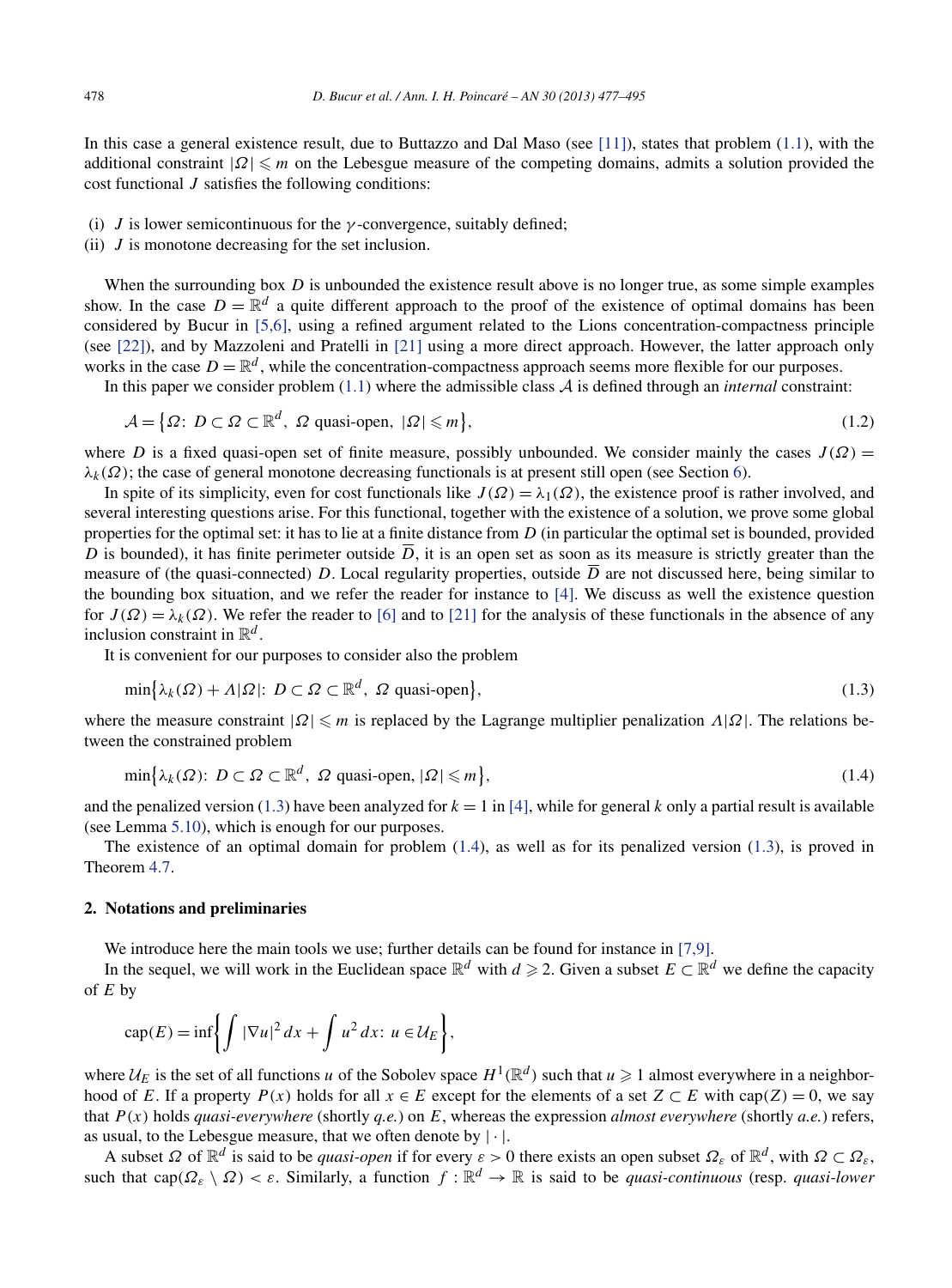*semicontinuous*) if there exists a decreasing sequence of open sets  $(\omega_n)_{n>0}$  such that  $\lim_{n\to\infty}$  cap $(\omega_n)=0$  and the restriction  $f_n$  of  $f$  to the set  $\omega_n^c$  is continuous (resp. lower semicontinuous). It is well known (see for instance [\[23\]\)](#page-18-0) that every function  $u \in H^1(\mathbb{R}^d)$  has a quasi-continuous representative  $\tilde{u}$ , which is uniquely defined up to a set of capacity zero, and given by

$$
\tilde{u}(x) = \lim_{\varepsilon \to 0} \frac{1}{|B_{\varepsilon}(x)|} \int\limits_{B_{\varepsilon}(x)} u(y) \, dy,
$$

where  $B_{\varepsilon}(x)$  denotes the ball of radius  $\varepsilon$  centered at x. We often identify the function *u* with its quasi-continuous representative  $\tilde{u}$ ; in this way, we have that quasi-open sets can be characterized as the sets of strict positivity of functions in  $H^1(\mathbb{R}^d)$  and that the capacity can be equivalently defined by

$$
\operatorname{cap}(E) = \min\biggl\{\int |\nabla u|^2 dx + \int u^2 dx : u \in H^1(\mathbb{R}^d), u \geqslant 1 \text{ q.e. on } E\biggr\}.
$$

The closure  $\overline{D}$  of a quasi-open set *D* depends on the representative set of *D* which is only defined up to a set of capacity zero. A canonical minimal representative of  $\overline{D}$  can be defined as

$$
\overline{D} = \bigcap_{\text{cap}(N)=0} \{C \text{ closed: } C \supseteq D \setminus N\},\
$$

which contains *D* q.e. since it can be reduced to a countable intersection.

For every quasi-open set  $\Omega \subset \mathbb{R}^d$  we denote by  $H_0^1(\Omega)$  the space of all functions  $u \in H^1(\mathbb{R}^d)$  such that  $u = 0$  q.e. on  $\mathbb{R}^d \setminus \Omega$ , with the Hilbert space structure inherited from  $H^1(\mathbb{R}^d)$ ,

$$
\langle u, v \rangle_{H_0^1(\Omega)} = \langle u, v \rangle_{H^1(\mathbb{R}^d)} = \int \nabla u \nabla v \, dx + \int uv \, dx.
$$

The usual properties of Sobolev functions on open sets extend to quasi-open sets.

Let *Ω* be a quasi-open set of finite measure. By *RΩ* we denote the resolvent operator of the Laplace equation with Dirichlet boundary condition,

$$
R_{\Omega}: L^2(\mathbb{R}^d) \to L^2(\mathbb{R}^d),
$$

where  $R_{\Omega}(f)$  is the weak solution of the equation

$$
\begin{cases}\n-\Delta u = f \in L^2(\mathbb{R}^d), \\
u \in H_0^1(\Omega).\n\end{cases}
$$

It is well known that  $R_{\Omega}$  is a compact, self adjoint and positive operator, so its spectrum consists on a discrete decreasing sequence of eigenvalues, which we denote (counting the multiplicities) by  $1/\lambda_k(\Omega)$ . From now on, we call  $\lambda_k(\Omega)$  the eigenvalues of the Dirichlet Laplacian.

## **3. The** *γ* **-convergence**

We endow the admissible class of domains with the following notion of convergence.

**Definition 3.1.** Let  $(Q_n)_n$  be a sequence of quasi-open sets of uniformly bounded measure. We say that  $\Omega_n$ *γ* -converges to *Ω* if the resolvent operators  $R_{Ω_n}$  converge to the resolvent operator  $R_{Ω}$  in the operator norm of  $\mathcal{L}(L^2(\mathbb{R}^d)).$ 

The *γ* -convergence is metrizable but not compact (see for instance [\[7, Chapter 4\]](#page-18-0) and [\[12\]\)](#page-18-0). This convergence is very strong and the eigenvalues  $\lambda_k(\Omega)$  turn out to be *γ*-continuous. Its (local) compactification has been characterized in [\[13\]](#page-18-0) as a space of measures.

We denote by  $\mathcal{M}_0$  the set of capacitary measures on  $\mathbb{R}^d$ , that is the set of all Borel measures, possibly taking the value +∞, vanishing on all sets of zero capacity. Observe that for each Borel set *S* the measure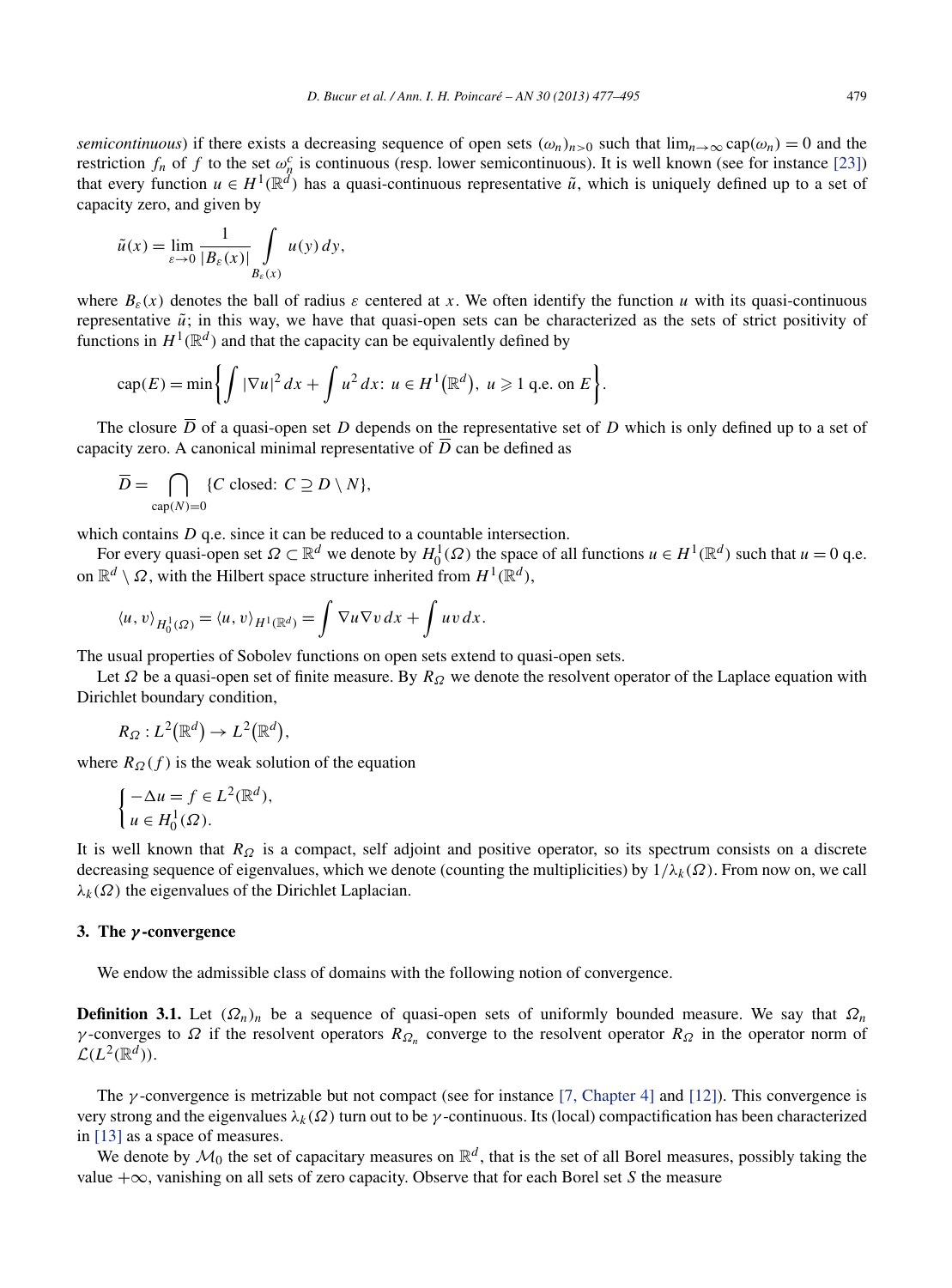$$
\infty_S(B) = \begin{cases} 0 & \text{if } \text{cap}(B \cap S) = 0, \\ +\infty & \text{otherwise} \end{cases}
$$

is a capacitary measure.

For each capacitary measure  $\mu$ , we define the linear vector space

$$
H^1_\mu = H^1(\mathbb{R}^d) \cap L^2(\mathbb{R}^d, \mu) = \left\{ u \in H^1(\mathbb{R}^d) : \int_{\mathbb{R}^d} |u|^2 d\mu < \infty \right\}.
$$

Taking  $\Omega$  a quasi-open set,  $S = \Omega^c$  and  $\mu = \infty_S$  give  $H^1_\mu = H^1_0(\Omega)$ . In [\[10\]](#page-18-0) it was shown that the space  $H^1_\mu$ , endowed with the scalar product

$$
\langle u, v \rangle = \int_{\mathbb{R}^d} \nabla u \nabla v \, dx + \int_{\mathbb{R}^d} u v \, dx + \int_{\mathbb{R}^d} u v \, d\mu,
$$

is a Hilbert space. Moreover, the space  $H^1_\mu$  is separable when seen as a subset of the separable metric space  $H^1(\mathbb{R}^d)$ . If  $\{u_n\}_{n\geq 0} \subset H^1_\mu$  is a dense countable subset, then we define the regular set of the capacitary measure  $\mu \in \mathcal{M}_0$  as

$$
\Omega_{\mu} = \bigcup_{n \geq 0} \{u_n \neq 0\}.
$$

Notice that if  $\mu = \infty_S$ , we have  $\Omega_\mu = S^c$ . If the set  $\Omega_\mu$  has finite Lebesgue measure, then

$$
||u||^2 = \int_{\mathbb{R}^d} |\nabla u|^2 \, dx + \int_{\mathbb{R}^d} |u|^2 \, d\mu,
$$

is an equivalent norm on  $H^1_\mu$ . We define the resolvent  $R_\mu$  as the map

$$
R_{\mu}: L^2(\mathbb{R}^d) \to L^2(\mathbb{R}^d),
$$

which associates to each function  $f \in L^2(\mathbb{R}^d)$  the solution *u* of the relaxed problem formally written as

$$
-\Delta u + \mu u = f, \quad u \in H^1_\mu,
$$

which has to be rigorously defined in the weak form

$$
\begin{cases}\n\int \nabla u \nabla \varphi \, dx + \int \nabla u \varphi \, d\mu = \int \nabla u \, d\mu, \\
\mathbb{R}^d & \mathbb{R}^d\n\end{cases}
$$
\n
$$
u \in H^1_\mu.
$$

If  $\mu$  is a capacitary measure with regular set of finite Lebesgue measure then  $R_\mu$  is a compact, self adjoint, positive operator and we denote by  $\lambda_k(\mu)$  the eigenvalues of  $R_\mu^{-1}$ . In this case the constant function 1 is in the dual space  $(H_\mu^1)'$ and  $R_\mu$  can be extended to an operator from  $(H_\mu^1)'$  to  $H_\mu^1$ , so we can define  $w_\mu := R_\mu(1)$  and we have  $\Omega_\mu = \{w_\mu > 0\}$ up to zero capacity sets.

We consider the following relation of equivalence on  $\mathcal{M}_0$ :

 $\mu_1 \sim \mu_2 \iff \mu_1(\Omega) = \mu_2(\Omega)$ ,  $\forall \Omega$  quasi-open.

From now on, we work with the quotient set  $M_0/\sim$  which we still denote by  $M_0$  and we call its elements capacitary measures. We introduce the following convergence on  $\mathcal{M}_0$ :

**Definition 3.2.** We say that  $\mu_n \gamma$ -converges to  $\mu$ , if the sequence of regular sets  $\Omega_{\mu_n}$  is of uniformly bounded Lebesgue measure and

$$
R_{\mu_n} \stackrel{\mathcal{L}(L^2(\mathbb{R}^d))}{\longrightarrow} R_\mu.
$$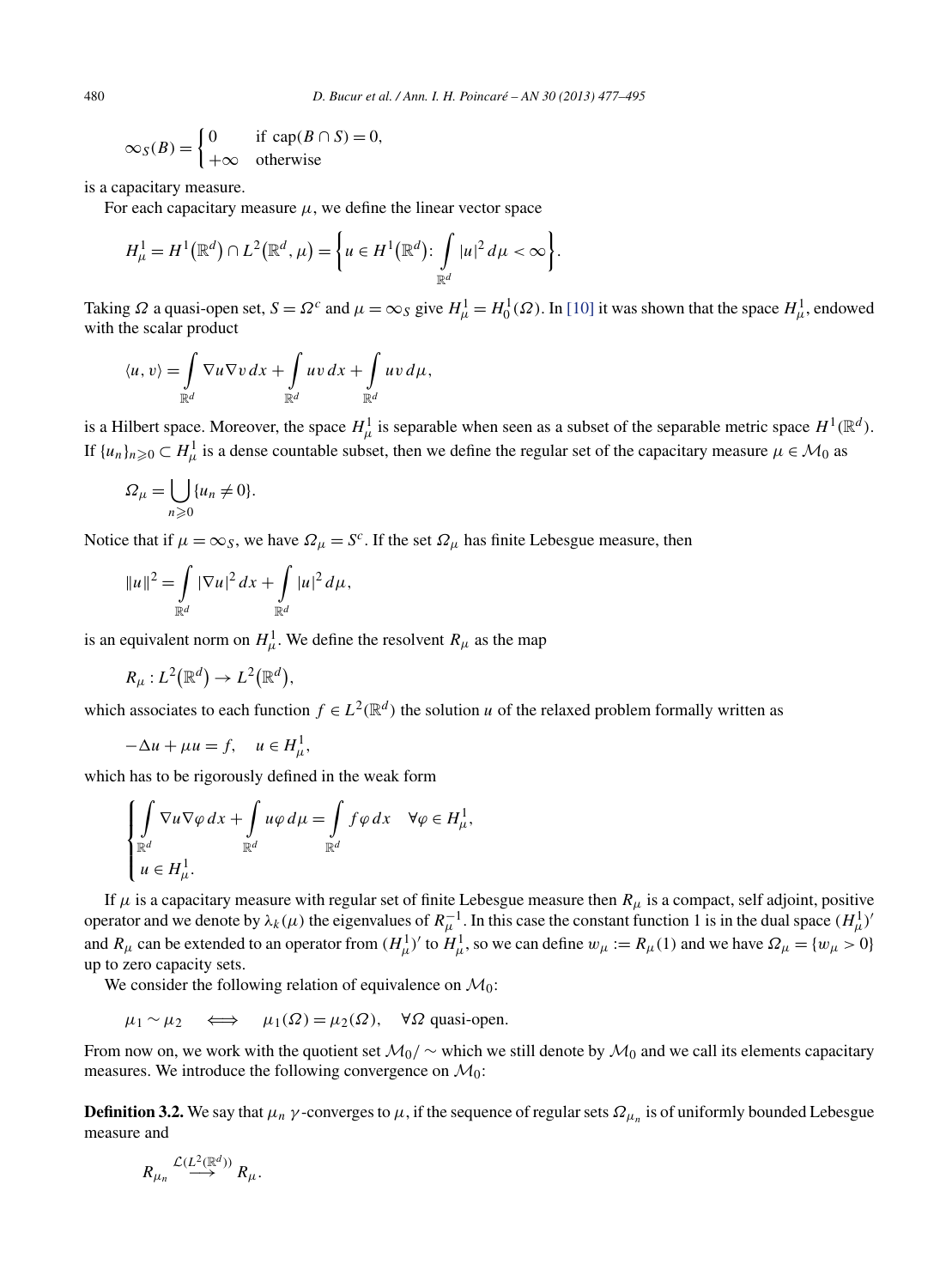<span id="page-4-0"></span>
$$
\mu_n \xrightarrow{\gamma} \mu \iff (w_{\mu_n})_{n \geq 0}
$$
 converges in  $L^2(\mathbb{R}^d)$  to  $w_\mu$ .

Indeed, for the " $\leftarrow$ " implication, we refer to [\[5, Proposition 3.3\].](#page-18-0) For the direct implication, the proof is immediate. On the one hand, we have

$$
R_{\mu_n}(1_{\Omega_{\mu_n}})-R_{\mu}(1_{\Omega_{\mu_n}})\to 0 \quad \text{in } L^2(\mathbb{R}^d),
$$

and on the other hand

$$
R_{\mu_n}(1_{\Omega_\mu}) - R_\mu(1_{\Omega_\mu}) \to 0 \quad \text{in } L^2(\mathbb{R}^d).
$$

Making the difference we get that

$$
\left\| R_{\mu_n}(1_{\Omega_{\mu_n}}) - R_{\mu_n}(1_{\Omega_{\mu}}) + R_{\mu}(1_{\Omega_{\mu}}) - R_{\mu}(1_{\Omega_{\mu_n}}) \right\|_{L^2(\mathbb{R}^d)} \to 0
$$

and using the maximum principle we conclude with

$$
\|R_{\mu_n}(1) - R_{\mu}(1)\|_{L^2(\mathbb{R}^d)} \to 0.
$$

**Definition 3.4.** We say that the sequence of capacitary measures  $\mu_n$   $\gamma_{loc}$ -converges to the capacitary measure  $\mu$ , if for each bounded open set  $\omega \subset \mathbb{R}^d$ , we have that the sequence of capacitary measures  $\mu_n \vee \infty_{\omega^c}$  *γ*-converges to the capacitary measure  $\mu \vee \infty_{\omega_c}$ .

**Remark 3.5.** In [\[3, Definition 2.7\]](#page-18-0) the  $\gamma_{loc}$ -convergence introduced above was called  $\gamma$ -convergence (see also [\[13\]\)](#page-18-0) and was related to the *Γ*-convergence in  $L^2(\mathbb{R}^d)$  of the integral functionals

$$
F_{\mu}(u,\omega) = \int_{\mathbb{R}^d} |\nabla u|^2 dx + \int_{\mathbb{R}^d} u^2 d\mu + \chi_{H_0^1(\omega)}(u),
$$

for each bounded open set  $\omega \subset \mathbb{R}^d$ , where

$$
\chi_{H_0^1(\omega)}(u) = \begin{cases} 0 & \text{if } u \in H_0^1(\omega), \\ +\infty & \text{otherwise.} \end{cases}
$$

In [\[13\],](#page-18-0) it was also proven that with this convergence the space  $\mathcal{M}_0$  is metrizable [\[13, Theorem 4.9\]](#page-18-0) and compact [\[13,](#page-18-0) [Theorem 4.14\].](#page-18-0)

For each  $t > 0$ , we will denote with  $\mathcal{M}_0^t$  the following set of capacitary measures

$$
\mathcal{M}_0^t = \left\{ \mu \in \mathcal{M}_0 : |\Omega_\mu| \leq t \right\}.
$$

**Proposition 3.6.** *The set* <sup>M</sup>*<sup>t</sup>* <sup>0</sup> *endowed with the metric*

$$
d_{\gamma}(\mu_1, \mu_2) = ||w_{\mu_1} - w_{\mu_2}||_{L^2(\mathbb{R}^d)},
$$

*is a complete metric space.*

**Proof.** Let  $(\mu_n)_{n\geq 0}$  be a sequence such that  $|\Omega_{\mu_n}| \leq t$  and  $(w_{\mu_n})_{n\geq 0}$  converges strongly in  $L^2(\mathbb{R}^d)$  to some function  $w \in H^1(\mathbb{R}^d)$ . By the compactness of the  $\gamma_{loc}$ -convergence, each subsequence of  $(\mu_n)_{n \geq 0}$  has a  $\gamma_{loc}$ -convergent subsequence, which we still denote by  $\mu_n$  and whose limit is  $\mu$ . By Remark 5.6 in [\[5\],](#page-18-0) we have that  $w = w_{\mu}$ ,  $|\Omega_{\mu}| \leq n$ and  $\mu_n$  *γ*-converges to  $\mu$ . Since  $\mu$  is uniquely determined by the relation  $w = w_\mu$  (see [\[14, Theorem 5.1\]\)](#page-18-0), we have the thesis.  $\square$ 

The proposition below deals with the continuity of  $\lambda_k$  with respect to the *γ*-convergence.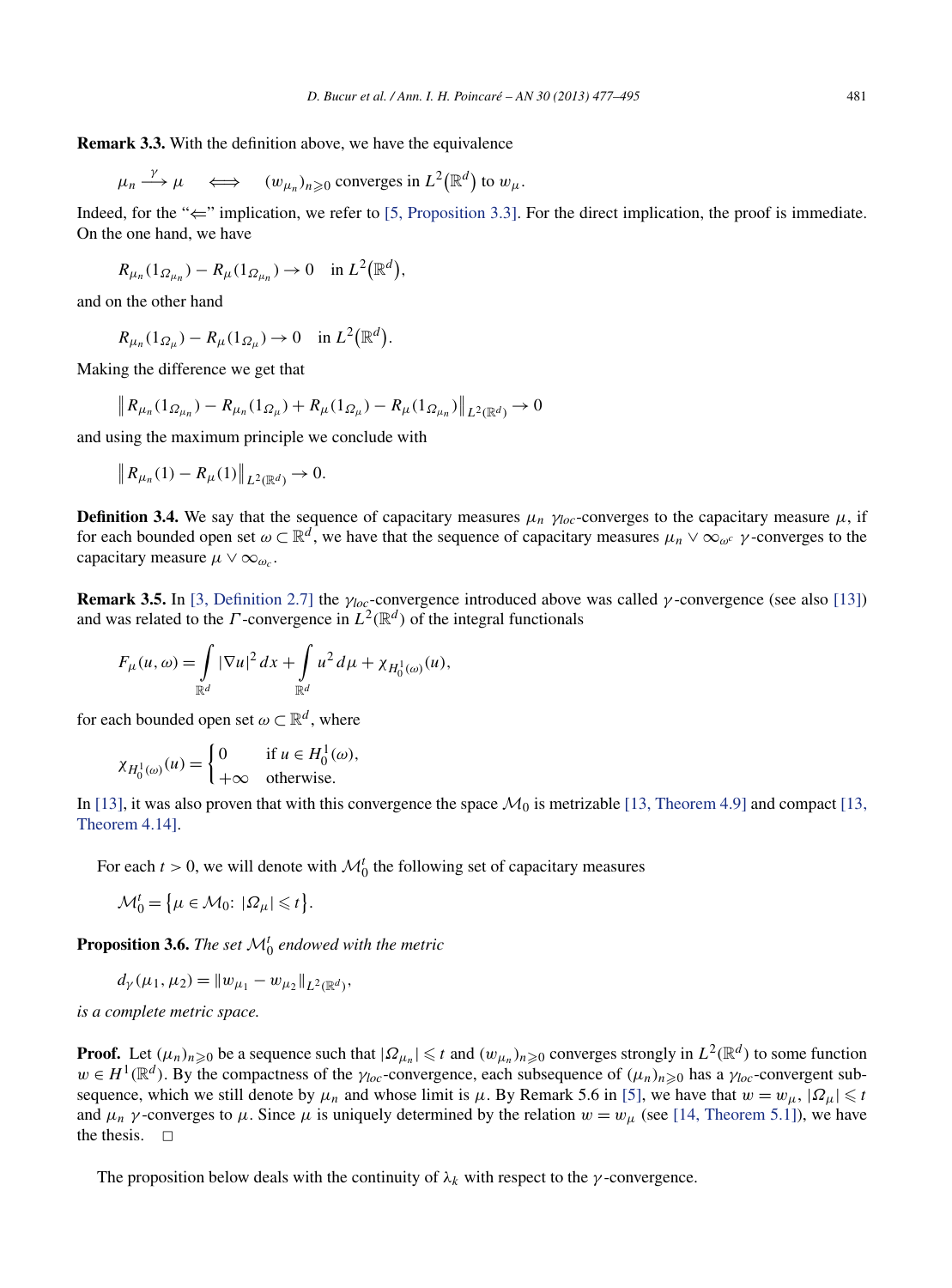<span id="page-5-0"></span>**Proposition 3.7.** *Consider a sequence*  $(Ω<sub>n</sub>)<sub>n≥0</sub>$  *of quasi-open sets of uniformly bounded measure such that*  $Ω<sub>n</sub>$ *γ -converges to the capacitary measure μ with regular set*  $\Omega$ <sub>*μ</sub>. Then, for every*  $k \geq 1$ </sub>

$$
\lambda_k(\Omega_\mu)\leqslant \lambda_k(\mu)=\lim_{n\to\infty}\lambda_k(\Omega_n).
$$

**Proof.** By Remark [3.3,](#page-4-0)  $R_{\Omega_n} \to R_\mu$  in the operator norm of  $\mathcal{L}(L^2(\mathbb{R}^d))$ , and so we have

$$
\lambda_k(\Omega_n)\to \lambda_k(\mu).
$$

The inequality

 $\lambda_k(\Omega_\mu) \leqslant \lambda_k(\mu),$ 

now follows as a consequence of the inequality of the measures  $\infty_{\Omega_\mu^c}(B) \leq \mu(B)$ , for each quasi-open set *B*, in the  $min - max$  definition of the eigenvalues.  $\Box$ 

#### **4. Existence of an optimal set**

A fundamental tool allowing to understand the behavior of a minimizing sequence in  $\mathbb{R}^d$  is the concentrationcompactness result (see [\[5, Theorem 2.2\]\)](#page-18-0) for the resolvent operators. We adapt it below in order to manage the internal constraint. The main changes deal with the compactness situation, where translations disappear.

**Theorem 4.1.** *Let*  $(Ω<sub>n</sub>)<sub>n≥0</sub>$  *be a sequence of quasi-open sets of uniformly bounded measure, all containing a given quasi-open set D. Then, there exists a subsequence, still denoted by (Ωn)n*-<sup>0</sup>*, such that one of the following situations occurs.*

- (i) *Compactness. The sequence (Ωn)n*-<sup>0</sup> *γ -converges to a capacitary measure μ and RΩn converges in the uniform operator topology of*  $L^2(\mathbb{R}^d)$  *to*  $R_\mu$ *. Moreover, we have that*  $D \subset \Omega_\mu$ *.*
- (ii) *Dichotomy. There exists a sequence of subsets*  $\Omega_n \subseteq \Omega_n$ *, such that*:
	- $\bullet$   $\parallel$ *R*<sub>Ω</sub><sup>n</sup></sub> − *R*<sub>Ω</sub><sup>n</sup>  $\parallel$ *L*(*L*<sup>2</sup>( $\mathbb{R}$ *d*), *L*<sup>2</sup>( $\mathbb{R}$ *d*)) → 0;
	- $\tilde{\Omega}_n$  *is a union of two disjoint quasi-open sets*  $\tilde{\Omega}_n = \Omega_n^+ \cup \Omega_n^-$ ;
	- $d(\Omega_n^+, \Omega_n^-) \to \infty;$
	- $\liminf_{n\to\infty} |\Omega_n^{\pm}| > 0;$
	- $\bullet$  lim sup<sub>n→∞</sub>  $|\Omega_n^+ \cap D| = 0$  *or* lim sup<sub>n→∞</sub>  $|\Omega_n^- \cap D| = 0$ .

**Proof.** Since  $(\Omega_n)_{n \geq 1}$  is a sequence of quasi-open sets of uniformly bounded measure we can apply [\[5, Theorem 2.2\].](#page-18-0) If the compactness situation holds in [\[5, Theorem 2.2\],](#page-18-0) then one can take the sequence  $y_n$  introduced there to be convergent. In fact, suppose that  $y_n$  is divergent and notice that the solution  $w_{D+y_n}$  is just  $w_D$  translated to the left by *y<sub>n</sub>*. By the maximum principle, we have that  $w_{\Omega_n + y_n} \ge w_{D+y_n}$  and so

$$
\int w_{D+y_n} w_{\Omega_n+y_n} dx \geqslant \int w_D^2 dx > 0.
$$

Since  $y_n \to \infty$ , we have that  $w_{D+\gamma_n} \to 0$  weakly in  $L^2$ . By the strong convergence of  $w_{\Omega_n+\gamma_n}$  we have

$$
\int w_{D+y_n} w_{\Omega_n+y_n} dx \to 0,
$$

which is a contradiction and so we have that  $y_n$  is bounded and thus, we can extract a convergent subsequence. It remains to prove that we can take  $y_n = 0$ , for every  $n \in \mathbb{N}$ . Let  $y_n \to y$  and set  $w = L^2$ -lim $_{n \to \infty} w_{\Omega_n + y_n}$ . We have

$$
\|w_{\Omega_n} - w(\cdot - y)\|_{L^2(\mathbb{R}^d)} \leq \|w_{\Omega_n} - w(\cdot - y_n)\|_{L^2(\mathbb{R}^d)} + \|w(\cdot - y_n) - w(\cdot - y)\|_{L^2(\mathbb{R}^d)} \leq \|w_{\Omega_n + y_n} - w\|_{L^2(\mathbb{R}^d)} + \|w(\cdot - y_n) - w(\cdot - y)\|_{L^2(\mathbb{R}^d)},
$$

and both last terms converge to zero as *n* → ∞. Thus, by Proposition [3.6,](#page-4-0) we have that *wΩn γ* -converges to a capacitary measure  $\mu$  and  $w(\cdot - y) = w_{\mu}$ . Moreover, since  $w_{\Omega_n} \geq w_D$  for every  $n \in \mathbb{N}$ , we have that also  $w_{\mu} \geq w_D$  and so  $D \subset \Omega_\mu$  a.e.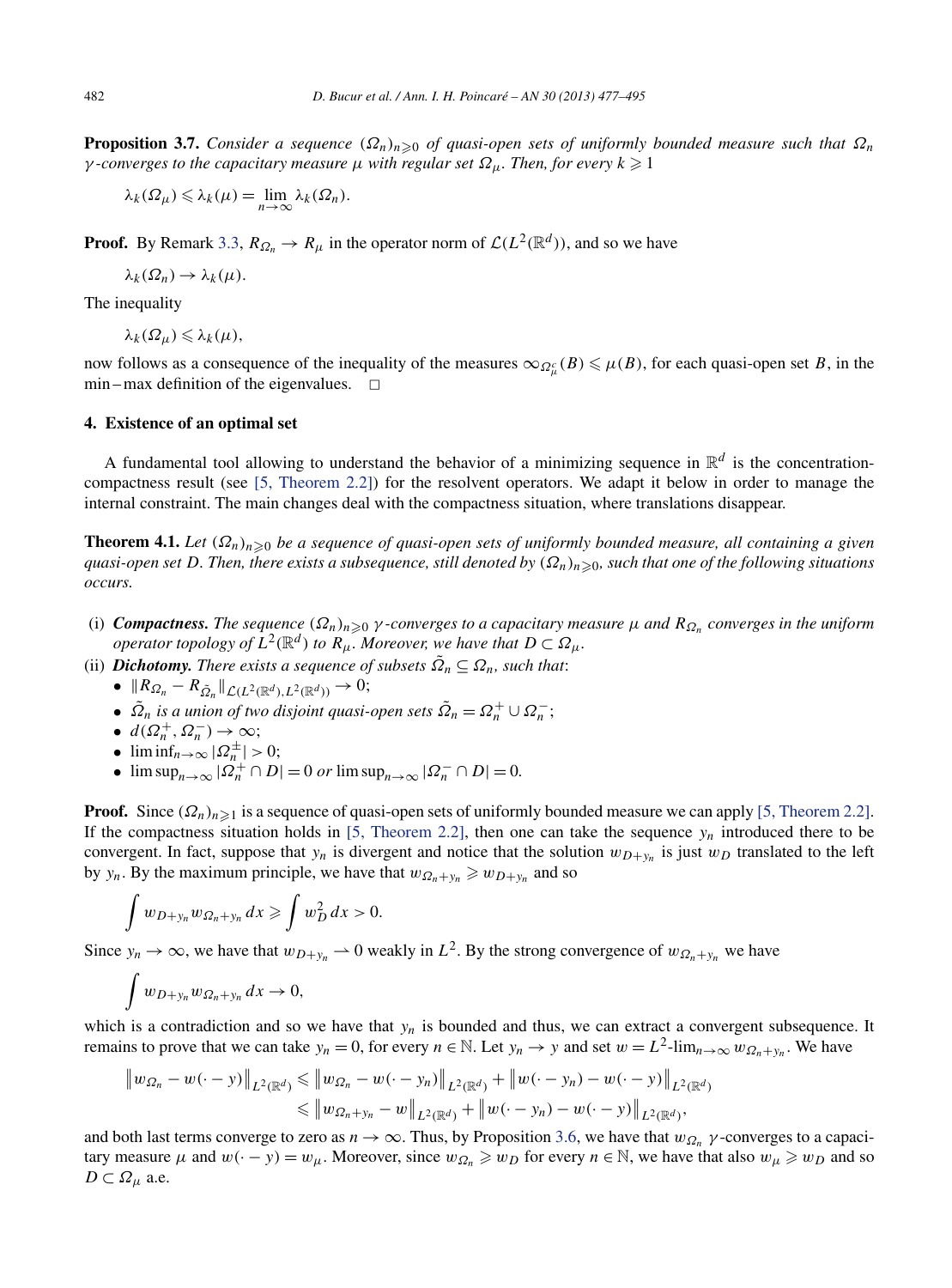<span id="page-6-0"></span>If the dichotomy occurs in [\[5, Theorem 2.2\],](#page-18-0) we have only to show that we can choose a subsequence such that  $\limsup_{n\to\infty} |Q_n^+ \cap D| = 0$  or  $\limsup_{n\to\infty} |Q_n^- \cap D| = 0$ . In fact, since  $d(Q_n^+, Q_n^-) \to \infty$ , we have that one of the sequences of characteristic functions  $1_{\Omega_n^+}$  or  $1_{\Omega_n^-}$  has a subsequence, which converges weakly in  $L^2(\mathbb{R}^d)$  to zero. Taking into account that  $1_D ∈ L^2(\mathbb{R}^d)$ , we have the thesis.  $□$ 

We study the existence of a solution for problem [\(1.4\)](#page-1-0). We notice that if a solution *Ω* of problem [\(1.4\)](#page-1-0) exists, then necessarily the measure of *Ω* is precisely equal to *m*. Indeed, assume by contradiction that *Ω* is an optimal set with measure strictly less than *m*. Since the map  $t \mapsto |t\Omega \cup D|$  is continuous, we can choose some  $t > 1$  such that the set  $\Omega_t = t\Omega \cup D$  is still of measure less than *m*. But  $\lambda_k(\Omega_t) \leq \lambda_k(t\Omega) = \frac{1}{t^2} \lambda_k(\Omega)$  and so, the *k*-th eigenvalue strictly diminishes, which contradicts the optimality of *Ω*.

In the sequel we study problem [\(1.4\)](#page-1-0) for any *k*; we will see that the most complete result is for  $k = 1$ , while the case  $k \geq 2$  requires some additional assumptions on the internal constraint *D* (see Theorem [4.7\)](#page-7-0).

**Theorem 4.2.** Let D be a quasi-open set and let  $m \geq |D|$ . Then, the problem

$$
\min\{\lambda_1(\Omega): \Omega \text{ quasi-open, } D \subset \Omega, |\Omega| \leq m\},\tag{4.1}
$$

*has at least one solution.*

**Proof.** We consider a minimizing sequence  $(\Omega_n)_{n\geq 1}$  with the property that  $\liminf_{n\to\infty} |\Omega_n|$  is minimal. Clearly, this value cannot be equal to zero. According to Theorem [4.1,](#page-5-0) if we are in the compactness situation, for a subsequence (still denoted with the same indices) there exists a measure  $\mu$  such that  $\Omega_n$   $\gamma$ -converges to  $\mu$ . Moreover, the regular set  $\Omega_{\mu}$  is admissible since  $|\Omega_{\mu}| \leq m$  and  $D \subset \Omega_{\mu}$ . By Proposition [3.7](#page-5-0) we obtain that  $\Omega_{\mu}$  is a solution of (4.1).

If we are in the dichotomy situation, we get a contradiction. Since  $\Omega_n^+$  and  $\Omega_n^-$  are at positive distance, we may assume that  $\lambda_1(\Omega_n^+ \cup \Omega_n^-) = \lambda_1(\Omega_n^+)$ . Then, the sequence  $\Omega_n^+ \cup D$  is also minimizing since  $|\lambda_1(\Omega_n^+) - \lambda_1(\Omega_n)| \to 0$ (see [\[5, Proposition 3.7\]\)](#page-18-0), but either

$$
\liminf_{n\to\infty}\left|\Omega_n^+\cup D\right|<\liminf_{n\to\infty}\left|\Omega_n\right|,
$$

or  $|\Omega_n^- \setminus D| \to 0$ . The first assertion is in contradiction with our assumption on the choice of a least measure minimizing sequence. The second assertion is also impossible, since it implies that  $d(\Omega_n^+ , \{0\}) \to +\infty$ , otherwise the measure of *D* would be infinite. Consequently, since the measure of *D* is finite, we get that  $|Q_n^+ \cap D| \to 0$  and consider the ball *B* of measure equal to lim sup  $|Q_n^+|$ . Therefore,  $B \cup D$  is a solution for every position of the ball *B*. In particular, this leads to a contradiction if the ball intersects, but not cover, a quasi-connected component of  $D$ .  $\Box$ 

**Remark 4.3.** Let us notice that from every minimizing sequence we can extract a *γ* -convergent subsequence. The basic observation is that any minimizing sequence for which  $\liminf_{n\to\infty} |Q_n|$  is minimal leads to an optimal set, which necessarily has the measure equal to *m*. Since the Lebesgue measure is lower semicontinuous for the *γ* -convergence, this means that any minimizing sequence should satisfy  $\lim_{n\to\infty} |\Omega_n| = m$  excluding the dichotomy in the proof above.

In the sequel we show a result which gives a rather explicit behavior of a minimizing sequence for problem [\(1.4\)](#page-1-0). For every  $m > 0$  we introduce the value

 $\lambda_k^*(m) = \inf \{ \lambda_k(\Omega) : \Omega \text{ quasi-open, } |\Omega| \le m \}.$ 

Following [\[6\],](#page-18-0) there exists a bounded quasi-open set  $\Omega^m$ , with measure equal to *m* such that  $\lambda_k(\Omega^m) = \lambda_k^*(m)$ .

**Theorem 4.4.** Let D be a quasi-open set and let  $m \geq |D|$ . For  $k \in \mathbb{N}$ ,  $k \geq 2$ , we define

$$
\alpha_k = \inf \{ \lambda_k(\Omega) \colon \Omega \text{ quasi-open, } D \subset \Omega, |\Omega| \leq m \}.
$$

*One of the following assertions holds*: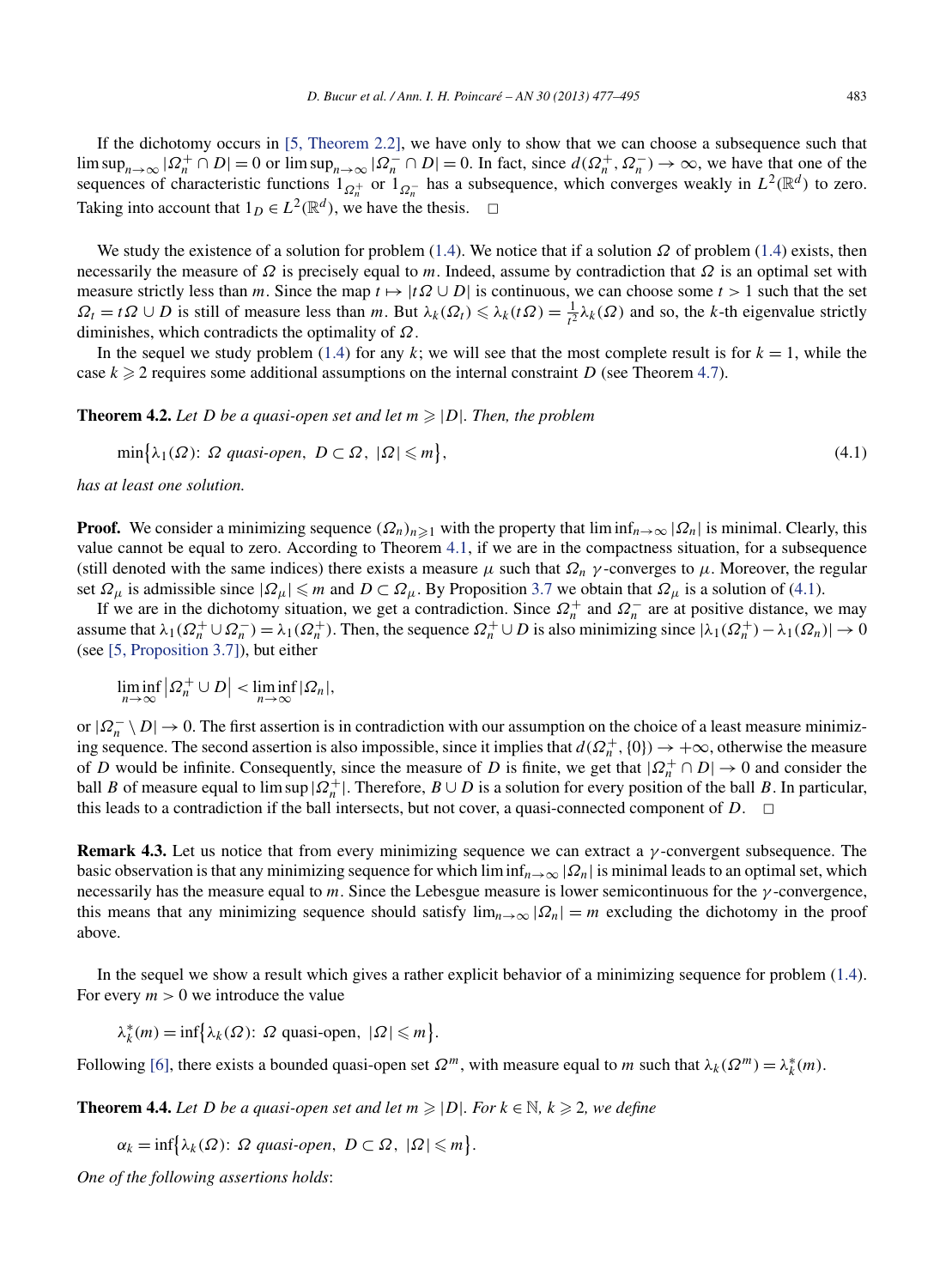- <span id="page-7-0"></span>(i) *problem* [\(1.4\)](#page-1-0) *has a solution*;
- (ii) *there exist*  $l \in \{1, ..., k-1\}$  *and an admissible quasi-open set*  $\Omega$  *such that*  $\alpha_k = \lambda_{k-l}(\Omega) = \lambda_l^*(m |\Omega|)$ ;
- (iii) *there exists*  $l \in \{1, ..., k-1\}$  *such that*  $\alpha_k = \lambda_l^*(m |D|) > \lambda_{k-l}(D)$ *.*

**Proof.** Let us consider a minimizing sequence  $(\Omega_n)_{n\geq 1}$  with the property that  $\liminf_{n\to\infty} |\Omega_n|$  is minimal. If compactness occurs in Theorem [4.1,](#page-5-0) then the existence of a solution follows as in Theorem [4.2.](#page-6-0)

If dichotomy occurs, as in Theorem [4.2](#page-6-0) we may assume that

 $| \Omega_n^+ | \to \alpha^+, \qquad |\Omega_n^- | \to \alpha^-, \qquad |\Omega_n^+ \cap D| \to 0.$ 

Then, up to a subsequence there exists  $l \in \{1, \ldots, k-1\}$  such that one of the two possibilities below holds:

 $(A)$   $|\lambda_k(\Omega_n) - \lambda_{k-l}(\Omega_n^{-})| \to 0$  and  $\lambda_l(\Omega_n^{+}) \leq \lambda_{k-l}(\Omega_n^{-}) \leq \lambda_{l+1}(\Omega_n^{+});$  $(B)$   $|\lambda_k(\Omega_n) - \lambda_l(\Omega_n^+)| \to 0$  and  $\lambda_{k-l}(\Omega_n^-) \leq \lambda_l(\Omega_n^+) \leq \lambda_{k-l+1}(\Omega_n^-).$ 

We may take the maximal *l* with such a property. We use now an induction argument as follows. For  $k = 1$  as proved in Theorem [4.2,](#page-6-0) dichotomy does not occur, so the compactness gives (i). Assume that for 1*,...,k* − 1 Theorem [4.4](#page-6-0) is true. We prove it for *k*. If compactness occurs, then (i) holds. If dichotomy occurs and we are in situation (A) we get that  $(\Omega_n^- \cup D)_n$  is minimizing for the  $k - l$  eigenvalue with the inclusion constraint and the corresponding measure *m* −  $\alpha^{+}$  ≥ lim inf<sub>*n*→∞</sub>  $|\Omega_{n}^{-} \cup D|$ . Since *l* is maximal with this property, for the sequence  $(\Omega_{n}^{-} \cup D)_{n}$  dichotomy cannot occur again, so finally (ii) holds.

If (B) occurs, then  $|Q_n^- \setminus D| \to 0$  and we are in situation (iii).  $\Box$ 

**Remark 4.5.** Theorem [4.4](#page-6-0) gives a complete description of the behavior of a minimizing sequence for  $\lambda_k$ ,  $k \ge 2$ . Assertion (i) implies the existence of a solution. As well if *D* has some suitable geometric properties (for instance if *D* is bounded), both alternatives (ii) and (iii) lead to the existence of a solution. In fact, if for instance (ii) occurs, the set  $\Omega \cup \Omega^{m-|\Omega|}$  is a minimizer provided that  $\Omega \cap \Omega^{m-|\Omega|} = \emptyset$ . Similarly, for (iii) the set  $D \cup \Omega^{m-|D|}$  is a minimizer, provided that  $D \cap \Omega^{m-|D|} = \emptyset$ .

The result below is analogous to Theorem [4.2](#page-6-0) and Theorem [4.4,](#page-6-0) corresponding to the problem [\(1.3\)](#page-1-0). We omit the proof, since it is the same as that of Theorem [4.2](#page-6-0) and Theorem [4.4.](#page-6-0)

**Theorem 4.6.** Let D be a quasi-open set of finite measure and let  $\Lambda > 0$ . For  $k \in \mathbb{N}$ , we define

 $\beta_k = \inf \{ \lambda_k(\Omega) + \Lambda | \Omega | : \Omega \text{ quasi-open, } D \subset \Omega \}.$ 

*Suppose that*  $Ω<sub>n</sub>$  *is a minimizing sequence for*  $β<sub>k</sub>$  *such that there exists the limit*  $m := \lim_{n \to \infty} |Ω<sub>n</sub>|$ *. If*  $k = 1$ *, then the problem* [\(1.3\)](#page-1-0) *has solution. If*  $k \ge 2$ *, then one of the following assertions holds:* 

- (i) *problem* [\(1.3\)](#page-1-0) *has a solution*;
- (ii) *there exist*  $l \in \{1, ..., k-1\}$  *and an admissible quasi-open set*  $\Omega$  *such that*  $\beta_k = \lambda_{k-l}(\Omega) = \lambda_l^*(m |\Omega|)$ ;
- (iii) *there exists*  $l \in \{1, ..., k-1\}$  *such that*  $\beta_k = \lambda_l^* (m |D|) > \lambda_{k-l}(D)$ *.*

We conclude summarizing the assertions above into the following existence result, whose proof will be given in Section [5.](#page-8-0)

**Theorem 4.7.** *Let*  $D \subset \mathbb{R}^d$  *be a quasi-open set of finite measure such that* 

for any 
$$
R > 0
$$
, there exists  $x \in \mathbb{R}^d$  such that  $B_R(x) \cap D = \emptyset$ . 
$$
(4.2)
$$

*Then, for any k >* 0 *and Λ >* 0*, there exists a solution of* [\(1.3\)](#page-1-0)*. Moreover, if D satisfies in addition also the assumption*

$$
\limsup_{t\to 1^+}\frac{|D\setminus tD|}{t-1}<\infty,
$$

*then problem* [\(1.4\)](#page-1-0) *admits a solution, for any*  $k > 0$  *and*  $m \ge |D|$ *.*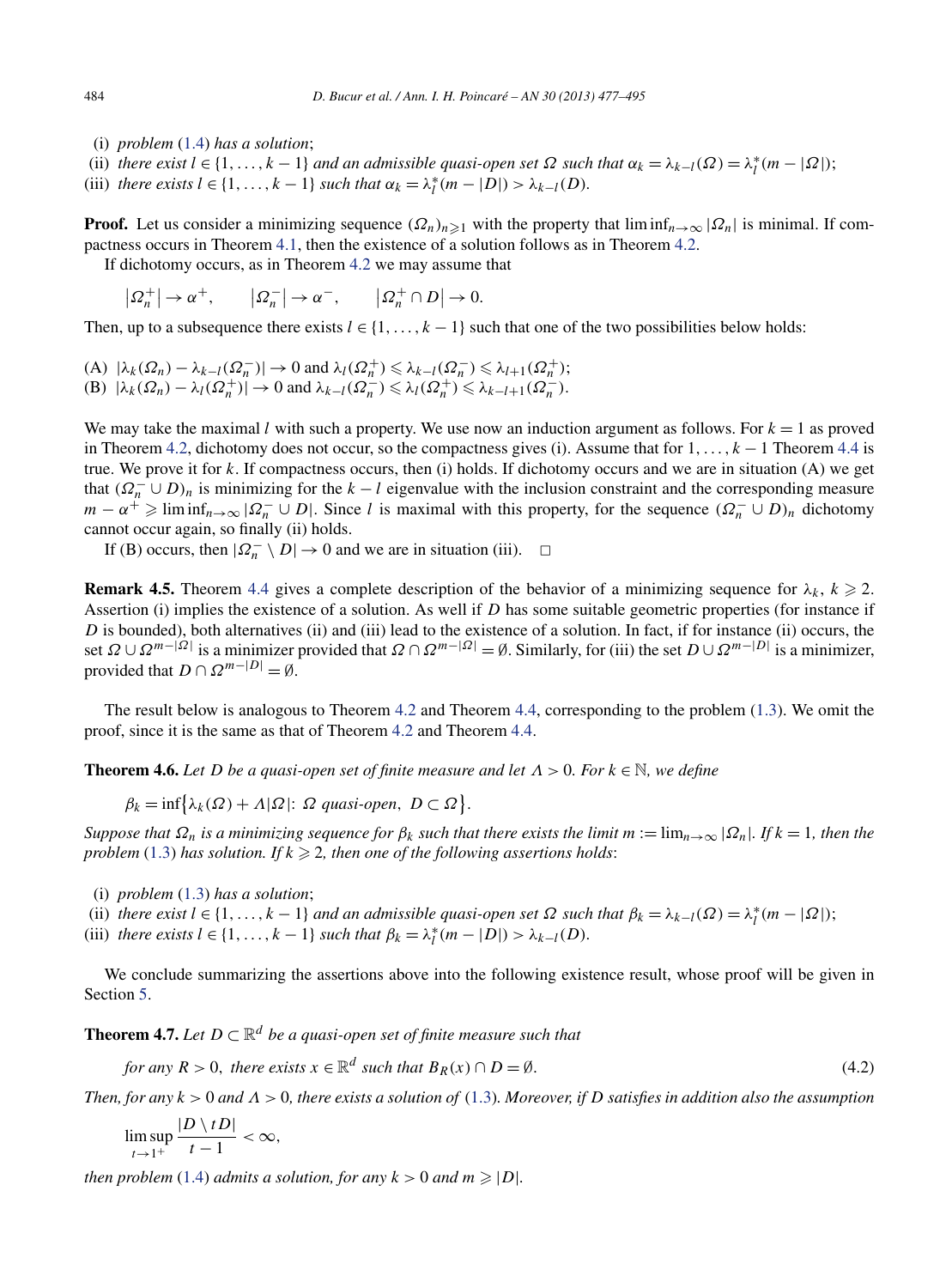<span id="page-8-0"></span>**Remark 4.8.** The assumption [\(4.2\)](#page-7-0) is crucial for the proof of Theorem [4.7.](#page-7-0) We do not know whether the existence of an optimal domain occurs without it.

## **5. Qualitative properties of the optimal sets**

A natural question that arises in the shape optimization problems with constraints like [\(4.1\)](#page-6-0) is to understand the influence of the inclusion domain *D* on the optimal sets: does boundedness and/or convexity of *D* imply the same properties on the optimal set? As we shall see, the answer is positive for the boundedness constraint, but negative for the convexity constraint.

### *5.1. Regularity of the optimal set for*  $k = 1$

In this section we deal with the penalized version of problem  $(4.1)$ 

$$
\min\{\lambda_1(\Omega) + \Lambda|\Omega|: \Omega \subset \mathbb{R}^d, \Omega \text{ quasi-open, } D \subset \Omega\},\tag{5.1}
$$

for some *Λ >* 0. For the local equivalence of the two problems we refer the reader to [\[4\].](#page-18-0) As well, we refer the reader to [\[4\]](#page-18-0) for a complete analysis of a similar problem, in which the internal constraint  $D \subset \Omega$  is replaced by an external constraint  $\Omega \subset D$ , with a bounded open set *D*.

In the case of internal constraint, new behaviors can be noticed with respect to [\[4\];](#page-18-0) we prove that the optimal set of (5.1) is open even if *D* is only quasi-open, provided that *D* is quasi-connected and the optimal set has a measure strictly greater than |*D*|.

**Definition 5.1.** We say that the quasi-open set *D* is quasi-connected if for every pair of non-empty quasi-open sets *A*<sup>1</sup> and *A*<sub>2</sub> having intersection of positive capacity with *D* and such that  $D \subset A_1 \cup A_2$ , we get cap $(A_1 \cap A_2) > 0$ .

The quasi-connectedness has a topological counterpart. Indeed, a quasi-open, quasi-connected set *A* has a fine interior (which differs from *A* by a set of zero capacity) which is finely connected (the fine topology being the coarsest topology making all superharmonic functions continuous). A non-negative superharmonic function in  $H_0^1(A)$  with  $A$ finely connected, is either equal to 0 or is strictly positive (see [\[8,16,20\]\)](#page-18-0).

**Example 5.2.** The assumption *D* quasi-connected is essential to obtain that the optimal set *Ω* is open even when *D* is only quasi-open. Indeed, consider  $D = B_0 \cup D_0$ , where  $B_0$  is a large ball and  $D_0$  is a quasi-open and not open set, whose distance from  $B_0$  is large enough and whose measure is less than  $|B_0|$ . It is easy to see that in this case the optimal set is of the form  $B \cup D_0$ , where *B* is a ball containing  $B_0$ .

**Remark 5.3.** In spite of the example above, if *D* is an *arbitrary* open set, then every optimal set *Ω* for problem (5.1) is open. Indeed, a careful inspection of the proof of Proposition [5.6](#page-9-0) below gives that  $\{u > 0\}$  is open; since  $\Omega = \{u > 0\} \cup D$  we have that  $\Omega$  is open.

In the following, without loss of generality we assume that  $\Lambda = 1$ .

**Remark 5.4.** The existence of a solution to (5.1) follows by the same argument we used in the proof of Theorem [4.2](#page-6-0) and so we omit the proof.

Let *D* be a quasi-open, quasi-connected set of finite measure. Let  $\Omega$  be a solution of problem (5.1), let  $\lambda := \lambda_1(\Omega)$ , and let  $u := u_{\Omega}$  be the first normalized eigenfunction:

$$
\begin{cases}\n-\Delta u = \lambda u, \\
u \in H_0^1(\Omega), \quad ||u||_{L^2} = 1.\n\end{cases}
$$

As *D* is quasi-connected, if *Ω* is optimal, then *u* is a solution of the minimization problem

$$
\min\bigg\{\frac{\int |\nabla v|^2 \, dx}{\int v^2 \, dx} + \big|\{v > 0\}\big|; \ v \in H^1\big(\mathbb{R}^d\big), \ v \geqslant 0, \ D \subset \{v > 0\}\bigg\}.\tag{5.2}
$$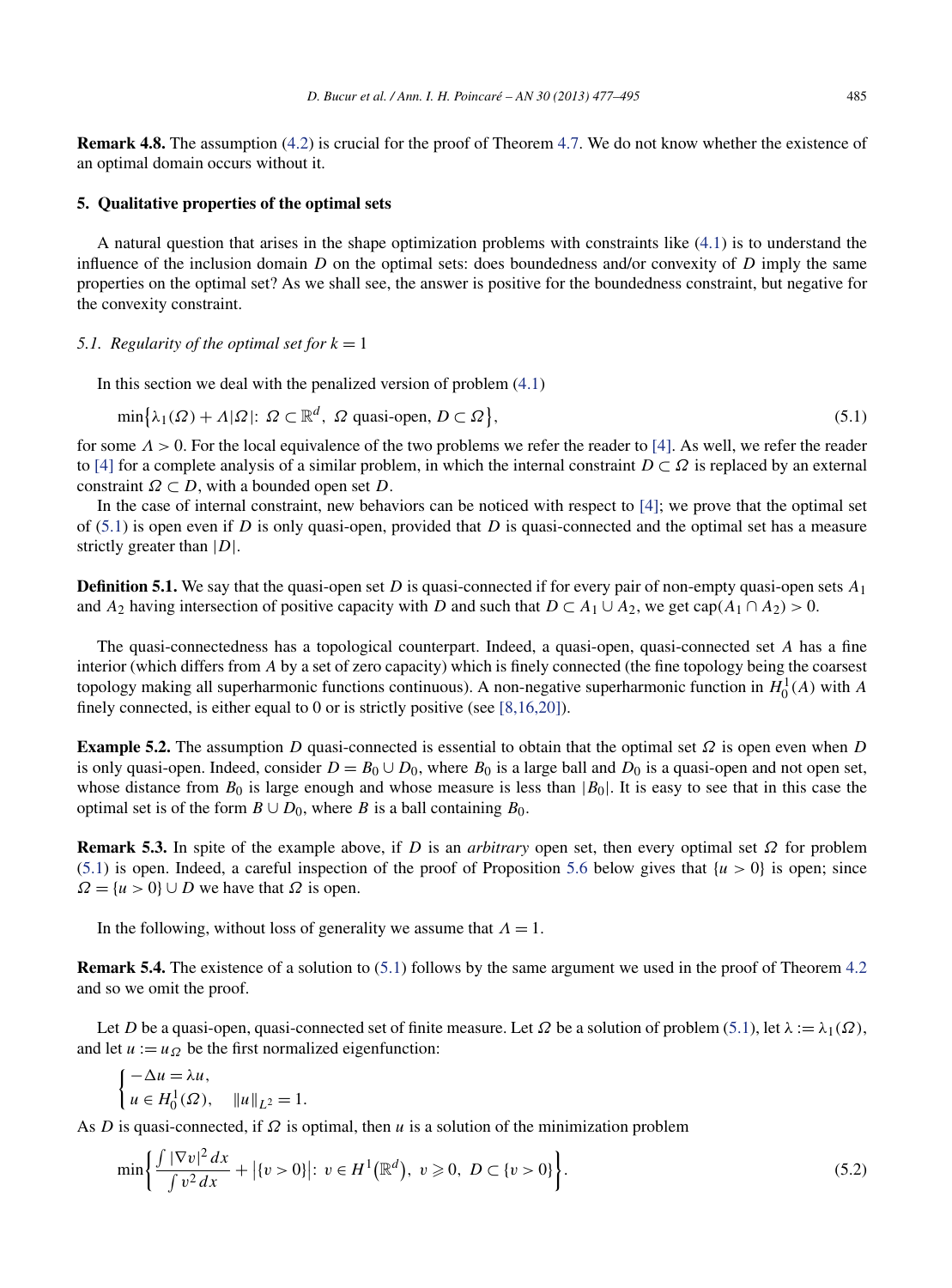<span id="page-9-0"></span>The following lemma has a proof similar to [\[1, Lemma 3.2\]](#page-17-0) and [\[4, Lemma 3.1\],](#page-18-0) so we omit it.

**Lemma 5.5.** Let *u* be a supersolution of problem [\(5.2\)](#page-8-0), in the sense that for any  $v \in H^1(\mathbb{R}^d)$  such that  $v \ge u$ , we have

$$
\frac{\int |\nabla v|^2 dx}{\int v^2 dx} + |\{v > 0\}| \geqslant \frac{\int |\nabla u|^2 dx}{\int u^2 dx} + |\{u > 0\}|.
$$

*Then there is a constant C depending only on the dimension d such that for each r >* 0*, the following implication holds*:

$$
Cr \leqslant \frac{1}{|\partial B_r|} \int\limits_{\partial B_r} u \, d\mathcal{H}^{d-1} \quad \Longrightarrow \quad B_r \subset \{u > 0\}.
$$
\n(5.3)

The next proposition follows the approach first introduced in [\[1\];](#page-17-0) nevertheless, we give the proof below to stress the fact that the quasi-open internal constraint does not change the argument too much.

**Proposition 5.6.** *Let D be a quasi-open, quasi-connected set of finite measure. Every solution Ω of problem* [\(5.1\)](#page-8-0) *is an open set up to a set of capacity* 0*.*

**Proof.** Since *D* is quasi-connected, the optimal domain *Ω* is quasi-connected too. Indeed, otherwise *Ω* would have at least two quasi-connected components, one of which contains *D*. Then:

- (i) either  $\lambda_1(\Omega)$  is realized on a component not containing *D*, in which case  $D \cup B$ , for a suitable ball *B*, is a better competitor;
- (ii) or  $\lambda_1(\Omega)$  is realized on the component  $\Omega_1$  containing *D*, in which case replacing  $\Omega$  by a suitable enlargement of *Ω*<sup>1</sup> gives again a better competitor.

Let *u* be a solution of [\(5.2\)](#page-8-0). We prove that if  $u(x) > 0$ , then *u* is positive in a small ball centered at *x*. Without loss of generality, we can suppose that  $x = 0$  and that 0 is a regular point in the sense that

$$
u(0) = \lim_{r \to 0} \frac{1}{|B_r(0)|} \int\limits_{B_r(0)} u(y) \, dy.
$$

Denote by  $\varphi_r$  the solution of

$$
\begin{cases}\n-\Delta \varphi_r = 1, \\
\varphi_r \in H_0^1(B_r),\n\end{cases} \tag{5.4}
$$

where  $B_r$  denotes the ball centered in 0 of radius r. An explicit computation gives

$$
\varphi_r(y) = \frac{r^2 - |y|^2}{2d}.
$$

Since  $u \ge 0$  and  $\Delta u + \lambda u = 0$  on  $\{u > 0\}$ , we have that  $\Delta u + \lambda u \ge 0$  in distributional sense on  $\mathbb{R}^d$ . Indeed, arguing as in [\[19, Lemma 7.2.5\],](#page-18-0) we consider, for any non-negative  $\varphi \in H^1(\mathbb{R}^d)$ , the test function  $p_n(u)\varphi \in H_0^1({u > 0})$ , where  $p_n(t)$  is 0, for  $t \le 0$ , 1, for  $t \ge 1/n$  and equals  $nt$ , for  $t \in [0, 1/n]$ . An explicit calculation gives

$$
0 = \limsup_{n \to \infty} \langle \Delta u + \lambda u, p_n(u)\varphi \rangle \leq \langle \Delta u + \lambda u, \varphi \rangle.
$$

As a consequence, using the boundedness of  $u$  (see [\[15\]\)](#page-18-0), we obtain

$$
\Delta(u - \|u\|_{\infty}\lambda\varphi_r) \geq -\lambda u + \lambda \|u\|_{\infty} \geq 0
$$

on each ball  $B_r$ , so the function  $u - ||u||_{\infty} \lambda \varphi_r$  is subharmonic on  $B_r$ . By Poisson's formula, we have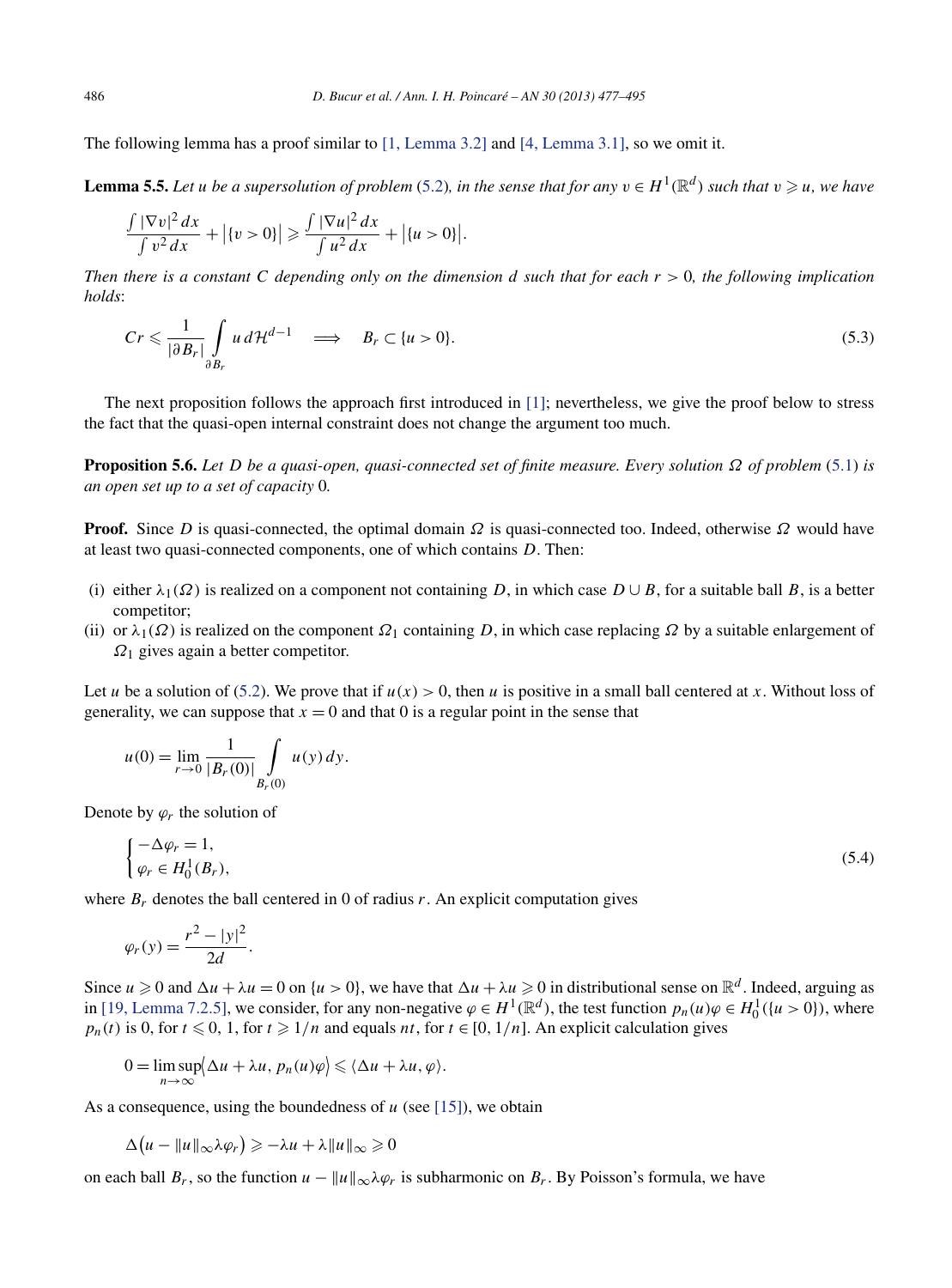<span id="page-10-0"></span>
$$
u(0) - ||u||_{\infty} \lambda \varphi_r(0) \le C(d) \frac{1}{|\partial B_r|} \int_{\partial B_r} u(y) d\mathcal{H}^{d-1}(y),
$$
  

$$
u(0) - ||u||_{\infty} \lambda C_1 r^2 \le C(d) \frac{1}{|\partial B_r|} \int_{\partial B_r} u(y) d\mathcal{H}^{d-1}(y).
$$

Suppose that  $u(0) > 0$ . Then, choosing r small enough, we have

$$
u(0) \leqslant \frac{2C(d)}{|\partial B_r|} \int\limits_{\partial B_r} u(y) d\mathcal{H}^{d-1}(y).
$$

Now choose *C* as in Lemma [5.5](#page-9-0) and *r* such that  $2rCC(d) \leq u(0)$ . Then

$$
Cr \leqslant \frac{1}{|\partial B_r|} \int\limits_{\partial B_r} u(y) d\mathcal{H}^{d-1}(y),
$$

and so  $u > 0$  on  $B_r$ .  $\Box$ 

**Remark 5.7.** Alternatively, one can formulate the proposition above, requiring that the inclusion *D* ⊂ *Ω* holds quasieverywhere, and in this case the optimal sets  $\{u > 0\}$  in [\(5.2\)](#page-8-0) are open and *u* is continuous. In fact, in [\[1\]](#page-17-0) it is proven a stronger result on the Lipschitz continuity of *u*, even if this does not provide a higher regularity of the optimal set *Ω*.

**Remark 5.8.** The regularity of the free parts of the boundary is the same as in [\[4, Theorem 1.2\],](#page-18-0) being independent of the fact that the inclusion constraint is internal or external.

**Remark 5.9.** If *D* is a quasi-open set such that there does not exist an open set containing *D* and having the same Lebesgue measure, then Proposition [5.6](#page-9-0) asserts that the measure of any optimal set is strictly greater than the measure of *D*.

In general, this is not the case if *D* is an open set. Indeed, following a simple computation one can consider *D* to be a ball *B* and take a constant *Λ* large enough, so that the optimal set is *B* itself. More generally, if the partial metric derivative of the first eigenvalue on *D* is finite, i.e.

$$
\lambda'_1(D) := \limsup_{|E \setminus D| \to 0, \ E \supset D} \frac{\lambda_1(D) - \lambda_1(E)}{|E \setminus D|} < +\infty,
$$

then for every  $\Lambda > \lambda'_1(D)$  there exists  $\Lambda' > \Lambda$  such that the optimal solution of [\(5.1\)](#page-8-0) with  $\Lambda'$  is *D*. Indeed, by contradiction for every  $\Lambda > \lambda'_1(D)$  there exists  $\varepsilon > 0$  such that for every  $\Omega \supset D$  such that  $|\Omega| \leq |D| + \varepsilon$  we have

$$
\lambda_1(D)+\Lambda|D|\leqslant \lambda_1(\Omega)+\Lambda|\Omega|.
$$

Then, replacing *Λ* with  $\Lambda' > \Lambda$  such that  $\Lambda' \geq \frac{\lambda_1(D)}{\varepsilon}$ , we get that *D* is a global minimizer.

# *5.2. Bounded constraint implies bounded minimizers*

In this paragraph we consider the penalized version [\(1.3\)](#page-1-0). In fact the following lemma gives a relation between the solutions of the constrained problem [\(1.4\)](#page-1-0) and the subsolutions of the Lagrange multiplier penalized version [\(1.3\)](#page-1-0). Adapting a notion introduced in [\[6\],](#page-18-0) we say that  $\Omega^*$  is a shape subsolution for  $\lambda_k$  if there exists  $c > 0$  such that

$$
\lambda_k(\Omega^*) + c|\Omega^*| \le \lambda_k(\Omega) + c|\Omega| \quad \forall D \subset \Omega \subset \Omega^*.
$$
\n
$$
(5.5)
$$

For simplicity, we consider the internal constraint *D* regular enough such that

$$
\limsup_{t \to 1^+} \frac{|D \setminus tD|}{t - 1} < \infty. \tag{5.6}
$$

This condition is for instance satisfied if *D* is bounded and Lipschitz, or if *D* is star shaped.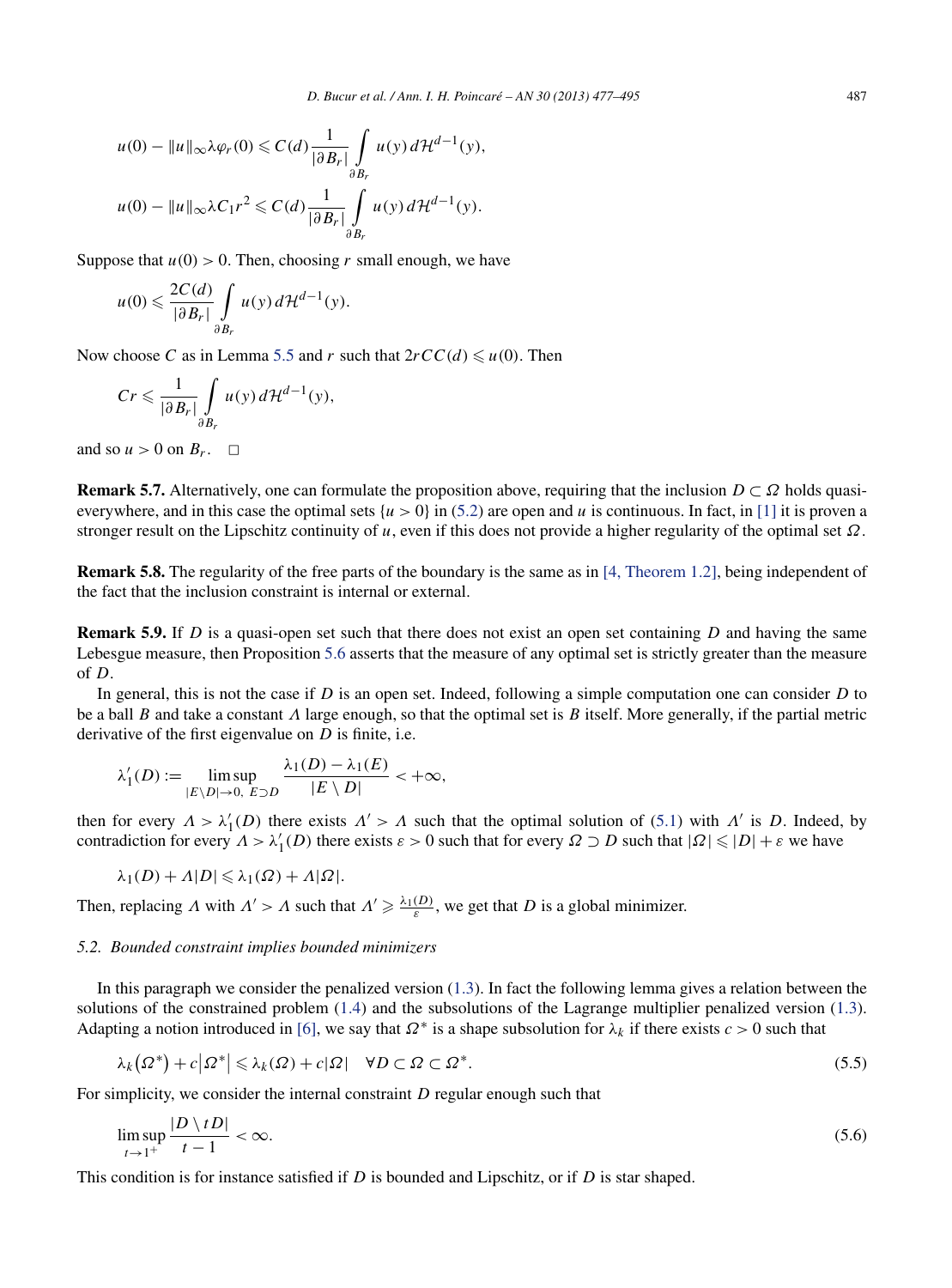**Lemma 5.10.** *Suppose that the internal constraint D satisfies* [\(5.6\)](#page-10-0) *and assume that*  $\Omega_m$  *is a solution of* 

$$
\min\{\lambda_k(\Omega): D \subset \Omega \subset \mathbb{R}^d, \ \Omega\text{-quasi-open, } |\Omega| \leqslant m\}.\tag{5.7}
$$

*Then*  $\Omega_m$  *is a shape subsolution for*  $\lambda_k$ *.* 

**Proof.** We first notice that  $|Q_m| = m$ . Suppose by contradiction, that for each  $\varepsilon > 0$ , there is some quasi-open set  $\Omega_{\varepsilon}$ such that  $D \subset \Omega_{\varepsilon} \subset \Omega_m$  and

$$
\lambda_k(\Omega_{\varepsilon}) + \varepsilon |\Omega_{\varepsilon}| < \lambda_k(\Omega_m) + \varepsilon |\Omega_m|.\tag{5.8}
$$

By the compactness of the inclusion  $H_0^1(\Omega) \subset L^2(\Omega)$ , we can suppose, up to a subsequence that  $\Omega_\varepsilon$  *γ*-converges to some capacitary measure  $\mu$ , whose regular set  $\Omega_{\mu}$  is such that

$$
|\Omega_{\mu}| \leq \liminf_{\varepsilon \to 0} |\Omega_{\varepsilon}|,
$$
  

$$
\lambda_k(\Omega_{\mu}) \leq \lambda_k(\mu) = \lim_{\varepsilon \to 0} \lambda_k(\Omega_{\varepsilon}) \leq \lambda_k(\Omega_m),
$$

where the last inequality is due to (5.8) and Lemma [3.7.](#page-5-0) Thus, we obtain that  $\Omega_{\mu}$  is a solution of (5.7) and so  $|\Omega_{\mu}| = m$ and  $\lambda_k(\Omega_\mu) = \lambda_k(\Omega_m)$ .

Let  $\Omega_{\varepsilon}^{\prime} = t_{\varepsilon} \Omega_{\varepsilon} \cup D$ , where  $t_{\varepsilon}$  is such that  $|\Omega_{\varepsilon}^{\prime}| = m$ . Then, we have that

$$
\lambda_k(\Omega_{\varepsilon}) + \varepsilon |\Omega_{\varepsilon}| < \lambda_k(\Omega_m) + \varepsilon |\Omega_m|
$$
  
\n
$$
\leq \lambda_k(\Omega_{\varepsilon}') + \varepsilon |\Omega_{\varepsilon}'|
$$
  
\n
$$
\leq \lambda_k(t_{\varepsilon}\Omega_{\varepsilon}) + \varepsilon |t_{\varepsilon}\Omega_{\varepsilon} \cup D|
$$
  
\n
$$
\leq \frac{1}{t_{\varepsilon}^2} \lambda_k(\Omega_{\varepsilon}) + \varepsilon (|t_{\varepsilon}\Omega_{\varepsilon}| + |D \setminus t_{\varepsilon}\Omega_{\varepsilon}|)
$$
  
\n
$$
\leq \frac{1}{t_{\varepsilon}^2} \lambda_k(\Omega_{\varepsilon}) + \varepsilon (|t_{\varepsilon}\Omega_{\varepsilon}| + |D \setminus t_{\varepsilon}D|),
$$
\n(5.9)

and so

$$
\frac{t_{\varepsilon}^2 - 1}{t_{\varepsilon}^2} \lambda_k(\Omega_{\varepsilon}) \leqslant \varepsilon \big( \big( t_{\varepsilon}^d - 1 \big) |\Omega_{\varepsilon}| + |D \setminus t_{\varepsilon} D| \big).
$$
\n
$$
(5.10)
$$

By hypothesis [\(5.6\)](#page-10-0) passing to the limit as  $t_{\varepsilon} \to 1^+$ , there is some constant *C* such that

$$
\lambda_k(\Omega_{\varepsilon}) \leqslant \varepsilon C,\tag{5.11}
$$

for *ε* small enough. But, by (5.9),  $\lambda_k(\Omega_{\epsilon}) \to \lambda_k(\Omega_m)$  and so, we have a contradiction.  $\Box$ 

We give the following technical result for which we refer to [\[1, Lemma 3.4\]](#page-17-0) and to [\[4, Lemma 3.1\]](#page-18-0) in the case  $k = 1$  and to [\[6, Lemma 2.3\]](#page-18-0) for the general case.

**Lemma 5.11.** *Let*  $\Omega$  *be a shape subsolution for*  $\lambda_k$  *and let w be the solution of the equation* 

$$
\begin{cases}-\Delta w=1\in\varOmega,\\ w\in H^1_0(\varOmega). \end{cases}
$$

*Then there exist two constants*  $C_0$  *and*  $r_0$  *such that for each*  $x \in \mathbb{R}^d$  *such that*  $d(x, D) > r_0$  *and* for each  $r < r_0$  *the following implication holds*:

$$
\left(\|w\|_{L^{\infty}(B_r)} \leqslant C_0 r\right) \quad \Rightarrow \quad (w = 0 \text{ on } B_{\frac{r}{2}}). \tag{5.12}
$$

The proof of this lemma relies on the fact that shape subsolutions for  $\lambda_k$  are local *shape subsolutions* for the energy problem (see [\[6, Definition 2.1\]](#page-18-0) for more details).

<span id="page-11-0"></span>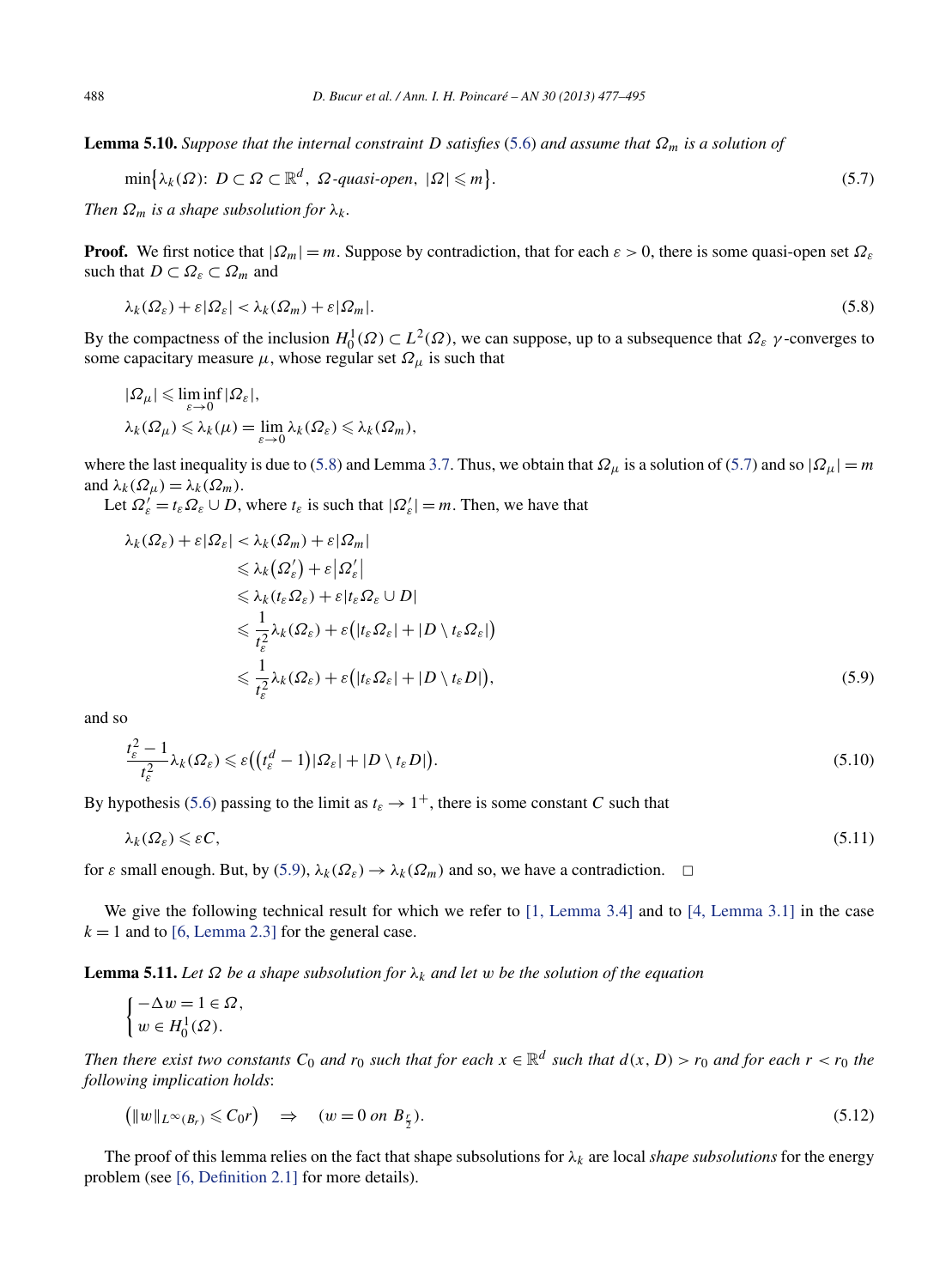<span id="page-12-0"></span>**Proposition 5.12.** *Suppose that D is a quasi-open set of finite measure and that Ω is a shape subsolution for λk . Then there exists*  $L > 0$  *such that*  $\Omega \subset \overline{D} + B_L(0)$ *. In particular if D is bounded, then*  $\Omega$  *is bounded.* 

**Proof.** With no loss of generality we set  $c = 1$  in [\(5.5\)](#page-10-0). Assume by contradiction that such *L* does not exist. Then, there is a sequence  $(x_n)_{n \geq 1} \subset \Omega$  such that  $d(x_n, \overline{D}) \to +\infty$  and  $|x_n - x_m| \geq 2r_0$ , when  $n \neq m$ . Since  $\Omega = \{w > 0\}$ , we have  $w(x_n) > 0$ , for every *n* and so, by Lemma [5.11,](#page-11-0) there are constants  $C_0 > 0$  and  $0 < r_0$  such that we have the bound

 $||w||_{L^{\infty}(B_r(x_n))} \geqslant C_0r \quad \forall r < r_0.$ 

For each *n*, consider  $y_n \in B_r(x_n)$  such that

$$
w(y_n) \geqslant \frac{1}{2}C_0r.
$$

Consider the function  $\varphi_r(\cdot - y_n)$ , as defined in [\(5.4\)](#page-9-0). Then  $w - \varphi_r(\cdot - y_n)$  is subharmonic, since

$$
\Delta\big(w-\varphi_r(\cdot-y_n)\big)\geqslant 0.
$$

So, we have the inequalities

$$
\int_{B_r(y_n)} (w(x) - \varphi_r(x - y_n)) dx \ge |B_r| (w(y_n) - \varphi_r(x - y_n)) \ge |B_r| \left( \frac{C_0}{2} r - r^2 \varphi_1(0) \right);
$$
  

$$
\int_{B_r(y_n)} w(x) dx \ge r^{2+d} ||\varphi||_{L^1} + |B_r| \left( \frac{C_0}{2} r - r^2 \varphi_1(0) \right).
$$

Choose now  $0 < r < r_0$  small enough such that  $\frac{C_0}{2}r - r^2\varphi_1(0) > 0$ . Then there is a constant  $c > 0$ , such that

$$
\int\limits_{B_r(y_n)} w(x) dx \geqslant c \quad \forall n \in \mathbb{N}.
$$

The fact that the balls  $B_r(y_n)$  are all disjoint contradicts the integrability of *w*.  $\Box$ 

**Remark 5.13.** The constant *c*, depends on  $C_0$ ,  $r_0$  and  $\lambda_k(D)$ . In fact, the proof of the proposition above gives an estimate on the number of admissible points *xn*. Therefore the value of *L* could be estimated more explicitly.

We are now in a position to prove the existence Theorem [4.7.](#page-7-0)

**Proof of Theorem [4.7.](#page-7-0)** We prove the thesis by induction. In the case  $k = 1$ , the existence of an optimal domain follows by Theorem [4.6.](#page-7-0) Suppose that the thesis is true for  $l = 1, \ldots, k - 1$  and let  $\Omega_n$  be a minimizing sequence for the problem [\(1.3\)](#page-1-0). Up to extracting a subsequence, we can suppose that |*Ωn*| is convergent. Applying Theorem [4.6,](#page-7-0) for  $m := \lim |\Omega_n|$ , we have three possibilities. If case (i) occurs, then we have a solution of [\(1.3\)](#page-1-0). Suppose that (ii) holds and let  $\Omega$  and  $l < k$  be as in (ii) of Theorem [4.6.](#page-7-0) By the inductive step, there is a solution  $\Omega_{k-l}$  of [\(1.3\)](#page-1-0) with  $k = k - l$ . By Proposition 5.12, we have that for any  $R > 0$ , there exists  $x \in \mathbb{R}^d$  such that  $B_R(x) \cap \Omega_{k-l} = \emptyset$ . Let  $\Omega_l^*$  be the optimal set for  $\lambda_l + \Lambda$ | · | in  $\mathbb{R}^d$ . By [\[6, Theorem 3.3\],](#page-18-0)  $\Omega_l^*$  is bounded and so, we may suppose that  $\Omega_l^* \cap \Omega_{k-l} = \emptyset$ . Thus, the set  $\Omega_k := \Omega_l^* \cup \Omega_{k-l}$  is a solution of [\(1.3\)](#page-1-0). If (iii) occurs, we reason as above, obtaining that the set  $\Omega_l^* \cup D$ is a solution of  $(1.3)$ . The proof that the problem  $(1.4)$  has a solution follows by the same argument and Theorem [4.4.](#page-6-0) Note that, in order to construct an optimal set for  $\lambda_k$ , in the case when (ii) occurs, we need that the optimal sets for [\(1.4\)](#page-1-0) are bounded. This is true since, under the assumption [\(5.6\)](#page-10-0), any solution of (1.4) is a subsolution for  $\lambda_k$  (see Lemma [5.10\)](#page-11-0) and so, is bounded, by Proposition 5.12.  $\Box$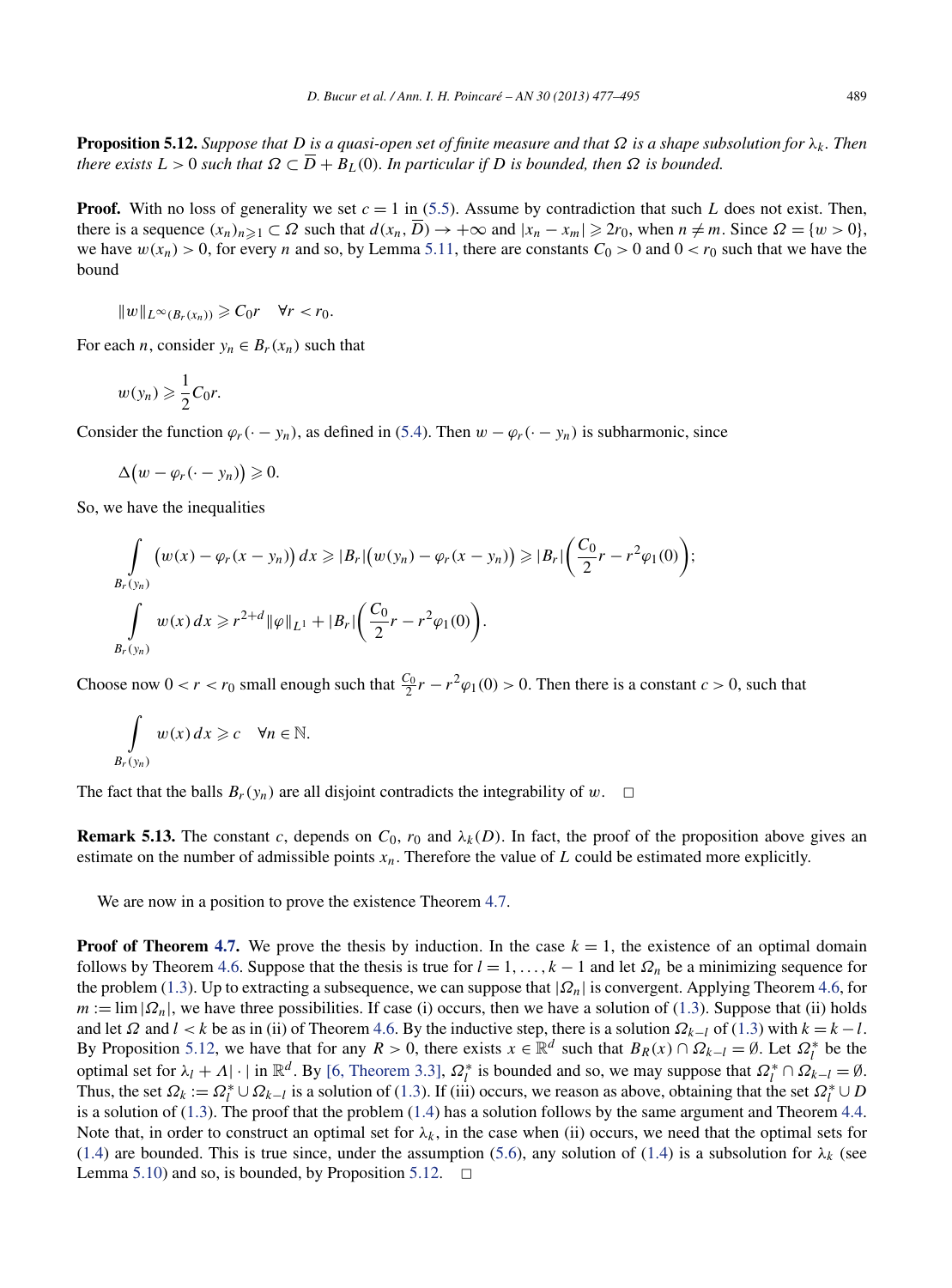

Fig. 1. Convex obstacle does not imply convex optimal set.

#### *5.3. Convex constraint does not imply convex optimal set*

In this section we will prove that the solution *Ω* of the optimization problem [\(4.1\)](#page-6-0) might not be convex even if the constraint *D* is convex. Consider the sequence of constraints  $(D_n)_{n\geq 1}$ , where  $D_n = (-\frac{1}{n}, \frac{1}{n}) \times (-1, 1)$  and consider the sequence of bounded open sets  $(\Omega_n)_{n\geq 1}$  such that for each *n* big enough,  $\Omega_n$  is a solution of the shape optimization problem:

$$
\min\{\lambda_1(\Omega): D_n \subset \Omega, \ \Omega \text{ quasi-open, } |\Omega| = m\}.
$$
\n(5.13)

**Proposition 5.14.** *For every*  $m < 4/\pi$ , *there is*  $N > 0$  *such that*  $\Omega_n$  *is not convex for all*  $n \geq N$ .

**Proof.** We begin with some observations on the optimal sets.

- 1. By a Steiner symmetrization argument, all the sets *Ωn* are Steiner symmetric with respect to the axes *x* and *y* (in consequence, they are also star shaped sets).
- 2. For *n* large enough, we consider the set  $\Omega'_n = D_n \cup B^*(m \frac{4}{n})$ , where for any  $a > 0$ ,  $B^*(a)$  denotes the ball centered in 0 of measure *a*. By the optimality of  $\Omega_n$ , we have

$$
\lambda_1(\Omega_n) \leqslant \lambda_1(\Omega'_n) \leqslant \lambda_1\bigg(B^*\bigg(m-\frac{4}{n}\bigg)\bigg).
$$

By Theorem [4.1,](#page-5-0) there is a *γ*-converging subsequence still denoted by  $(\Omega_n)_{n\geq 1}$ . Let  $\Omega$  be the *γ*-limit of this subsequence. Then

- $\blacklozenge$   $\lambda_1(\Omega) \leq \liminf_{n \to \infty} \lambda_1(\Omega_n) \leq \liminf_{n \to \infty} \lambda_1(B^*(m \frac{4}{n})) = \lambda_1(B^*(m));$
- $|\Omega| \leq \liminf_{n \to \infty} |\Omega_n| = m$ .

Using the fact that the ball is the unique minimizer of  $\lambda_1$  under a measure constraint, we obtain  $\Omega = B^*(m)$ . Consider a ball *B'* of center  $(0, \sqrt{\frac{m}{\pi}} - \varepsilon)$  and radius  $\varepsilon$  and a ball *B''* of center  $(0, -\sqrt{\frac{m}{\pi}} + \varepsilon)$  and radius  $\varepsilon$ . Then

$$
\Omega_n \cap B' \xrightarrow[n \to \infty]{\gamma} \Omega \cap B' = B', \qquad \Omega_n \cap B'' \xrightarrow[n \to \infty]{\gamma} \Omega \cap B'' = B''.
$$

Then there is some *n* large enough such that both sets  $B' \cap \Omega_n$  and  $B'' \cap \Omega_n$  are non-empty, and  $\Omega_n$  cannot be convex (see Fig. 1).

In fact, if by contradiction  $\Omega_n$  was convex, then we should have that the rhombus *R* with vertices  $(-1, 0)$ ,  $(0, -\sqrt{\frac{m}{\pi}} + \varepsilon)$ ,  $(1, 0)$ ,  $(0, \sqrt{\frac{m}{\pi}} - \varepsilon)$  is contained in  $\Omega_n$ . But

$$
|R| = 2\left(\sqrt{\frac{m}{\pi}} - \varepsilon\right) > m,
$$

for  $\varepsilon$  small enough and  $m \leq 4/\pi$ , and this is a contradiction.  $\Box$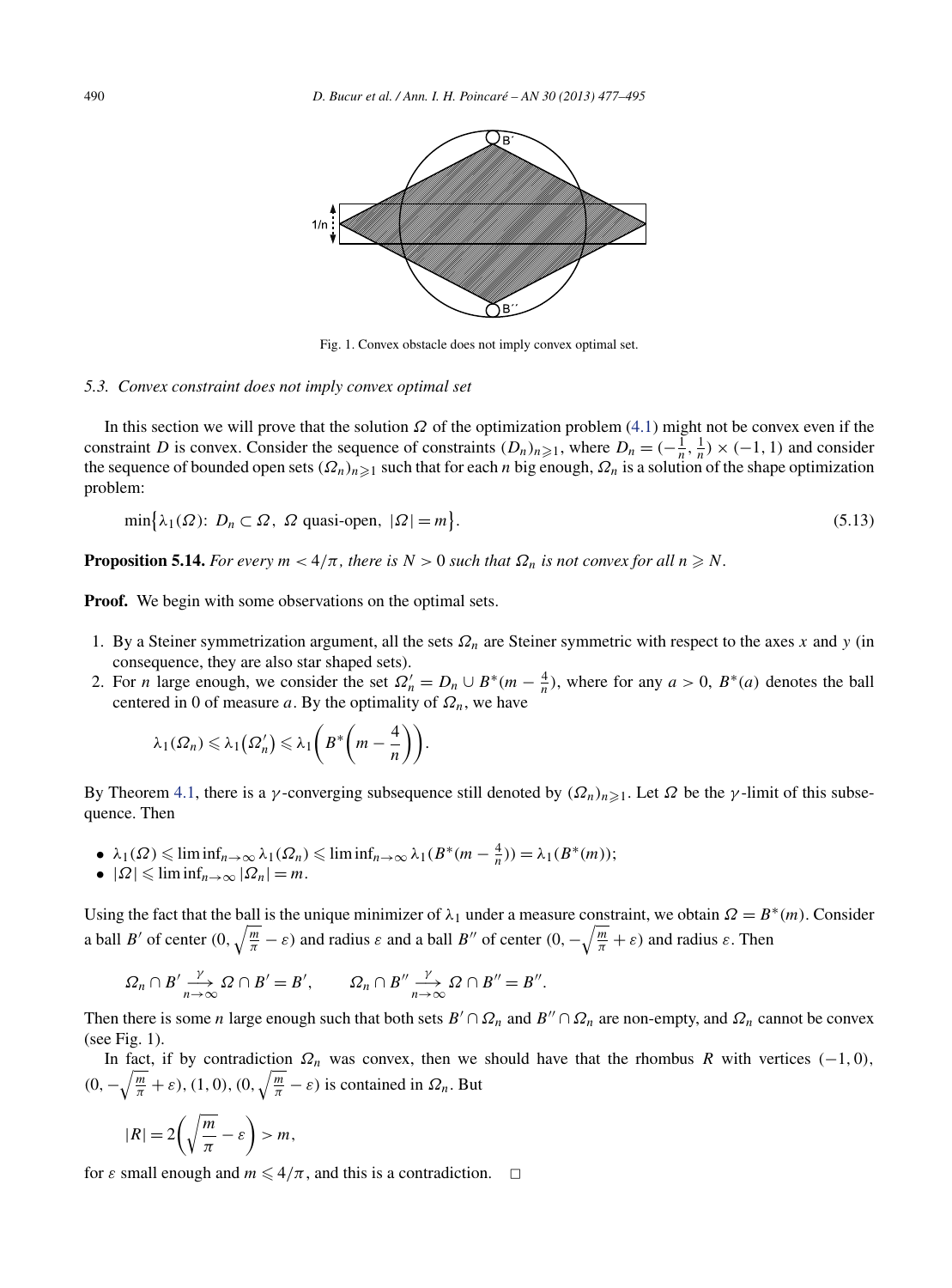#### <span id="page-14-0"></span>*5.4. Lack of monotonicity*

We show here that in problem [\(4.1\)](#page-6-0) the optimal solutions are not monotone with respect to  $m$ , i.e.  $m_1 < m_2$  does not imply in general that  $\Omega_1 \subset \Omega_2$  where  $\Omega_i$  is optimal with the constraint  $m_i$ . Similarly, in the penalized problem [\(5.1\)](#page-8-0), the same lack of monotonicity occurs with respect to *Λ*, i.e.  $\Lambda_1 < \Lambda_2$  does not imply in general that  $\Omega^1 \supset \Omega^2$ where  $\Omega^i$  is optimal with the penalization  $\Lambda_i$ . Here we consider only the case of penalization, since the first one follows as a consequence, taking  $m_1 = |\Omega|^2$  and  $m_2 = |\Omega|^1$ .

Let us consider in  $\mathbb{R}^2$  the internal constraint *D* of the form  $D = B_{1/2}(0) \cup R^{\varepsilon,\eta}$  where  $R^{\varepsilon,\eta}$  is the rectangle  $(\eta, 0) + (-\frac{\varepsilon}{2}, \frac{\varepsilon}{2}) \times (-\frac{1}{2\varepsilon}, \frac{1}{2\varepsilon})$ . The parameters  $\varepsilon, \eta$  will be fixed later.

Note that  $\frac{\pi}{4} = |B_{1/2}(0)| \times |R^{\varepsilon,\eta}| = 1$  and that  $\lambda_1(B_{1/2}(0)) < \lambda_1(R^{\varepsilon,\eta})$  for  $\varepsilon$  small enough. As well, we notice that the distance between  $B_{1/2}(0)$  and  $R^{\varepsilon,\eta}$  tends to  $+\infty$  as  $\eta \to +\infty$ . Following Remark [5.13](#page-12-0) for every  $\Lambda$  and  $\varepsilon > 0$ , there exists *η* large enough such that every solution  $\Omega$  of [\(5.1\)](#page-8-0) satisfies one of the following two possibilities:

(A)  $\Omega = B \cup R^{\varepsilon,\eta}$ , where *B* is a ball containing  $B_{1/2}(0)$  and disjoint from  $R^{\varepsilon,\eta}$ ;

(B)  $\Omega = B_{1/2}(0) \cup A$ , where *A* is a connected open set containing  $R^{\varepsilon,\eta}$  and disjoint from  $B_{1/2}(0)$ .

**Lemma 5.15.** *Let Λ >* 0 *be fixed, let Ωε be a solution of the problem*

 $\min\{\lambda_1(\Omega) + \Lambda|\Omega|: \Omega \supset R^{\varepsilon,0}\},\$ 

*and let B be a ball solving*

$$
\min\{\lambda_1(\Omega) + \Lambda|\Omega|: \Omega \subset \mathbb{R}^2\}.
$$

*Then we have*

$$
\lambda_1(B) = \lim_{\varepsilon \to 0} \lambda_1(\Omega_{\varepsilon}), \qquad |B| + 1 = \lim_{\varepsilon \to 0} |\Omega_{\varepsilon}|.
$$

**Proof.** By Steiner symmetrization along both axes, the sets *Ωε* are Steiner symmetric, and so star shaped. Therefore the sets *Ωε* fulfill a uniform exterior segment condition which, together with the compactness result [\[13, Theo](#page-18-0)[rem 4.14\],](#page-18-0) is enough (see [\[7, Chapter 4\]\)](#page-18-0) to give that *Ωε γloc*-converges to some open set *Ω*.

We first notice that

$$
\lambda_1(\Omega_{\varepsilon}) + \Lambda |\Omega_{\varepsilon}| \leq \lambda_1 (B_1(0)) + \Lambda |B_1(0)| + \Lambda := c,
$$
\n(5.14)

which gives that both measures of *Ωε* and *λ*1*(Ωε)* are uniformly bounded. Because of that and of the Steiner symmetrization above, all *Ωε* are contained in the set

$$
\{(x, y): |xy| \leqslant c\}.\tag{5.15}
$$

From the properties of the  $\gamma_{loc}$ -convergence, for every ball  $B_R(0)$  we have that

$$
\left|\Omega \cap B_R(0)\right| \leqslant \liminf_{\varepsilon \to 0} \left|\Omega_{\varepsilon} \cap B_R(0)\right|.
$$

Since

$$
\liminf_{\varepsilon \to 0} \left| \Omega_{\varepsilon} \cap B_R(0) \right| \leqslant \liminf_{\varepsilon \to 0} |\Omega_{\varepsilon}| - 1,
$$

we get

$$
|\Omega| + 1 \le \liminf_{\varepsilon \to 0} |\Omega_{\varepsilon}|. \tag{5.16}
$$

We prove now that

$$
\lambda_1(\Omega) \leqslant \liminf_{\varepsilon \to 0} \lambda_1(\Omega_{\varepsilon}).\tag{5.17}
$$

Let  $u_{\varepsilon}$  be the first normalized eigenfunction on  $\Omega_{\varepsilon}$ . By the concentration-compactness principle, we may have: compactness, vanishing or dichotomy. The vanishing is ruled out by the fact that in this case we would have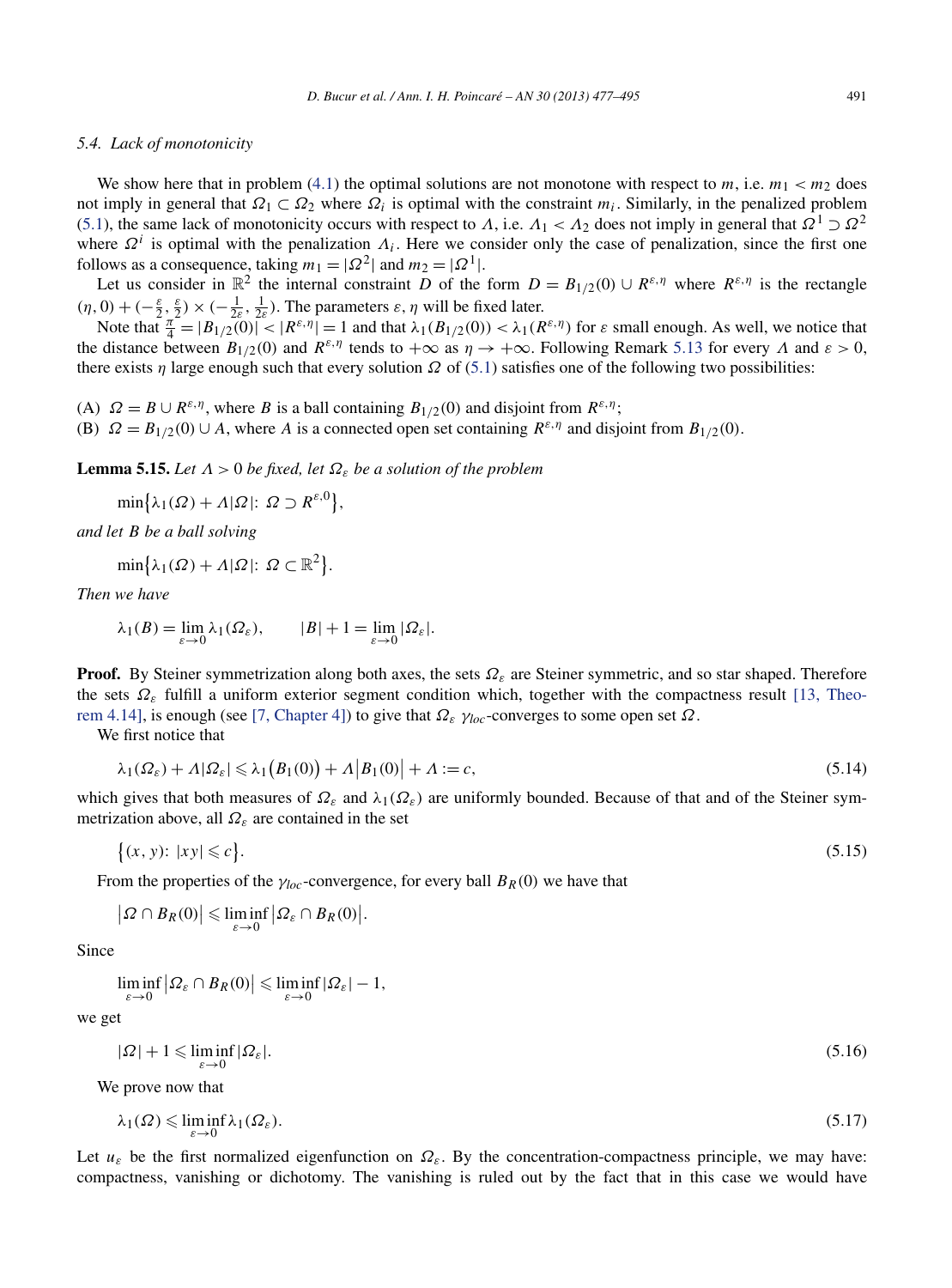<span id="page-15-0"></span> $\lambda_1(\Omega_\varepsilon) \to +\infty$ , which contradicts [\(5.14\)](#page-14-0). The dichotomy is ruled out too, by the following argument. Let  $u_\varepsilon^i$ ,  $i = 1, 2$ be the two sequences provided by the dichotomy. From the concentration-compactness principle, at least one sequence of quasi-open sets  $\{u_{\varepsilon}^i > 0\}$  has a distance from the origin going to  $+\infty$ . In the same time  $\lambda_1(\{u_{\varepsilon}^i > 0\})$  are equibounded. This is in contradiction with the inclusion [\(5.15\)](#page-14-0). Therefore the compactness occurs, i.e.  $u_{\varepsilon}(\cdot + y_{\varepsilon})$ converges strongly in  $L^2(\mathbb{R}^2)$  to some function  $u \in H_0^1(\Omega)$ . Again, by Steiner symmetrization the vectors  $y_\varepsilon$  can be taken equal to 0. Consequently [\(5.17\)](#page-14-0) is achieved.

Taking test domains of the form  $B \cup R^{\varepsilon,0}$  with  $B \cap R^{\varepsilon,0} = \emptyset$  we have that

$$
\lambda_1(B) + \Lambda |B| + \Lambda \geq \lambda_1(\Omega_{\varepsilon}) + \Lambda |\Omega_{\varepsilon}|,
$$

and passing to the limit

$$
\lambda_1(B) + \Lambda |B| + \Lambda \geq \lambda_1(\Omega) + \Lambda |\Omega| + \Lambda.
$$

Using the optimality of the ball *B* we get  $\Omega = B$  and inequalities [\(5.16\)](#page-14-0)–[\(5.17\)](#page-14-0) become equalities.  $\Box$ 

Let us fix *Λ*<sup>2</sup> such that a global solution of

 $\min\{\lambda_1(\Omega) + \Lambda_2|\Omega|: \Omega \subset \mathbb{R}^2\},\$ 

is the ball *B*1*(*0*)*. Then for *ε* small enough given by Lemma [5.15](#page-14-0) and for *η* large enough given by Remark [5.13](#page-12-0) the solution of  $(5.1)$  with  $\Lambda_2$  is

$$
\Omega_{\varepsilon}^2 = B_1(0) \cup R^{\varepsilon,\eta}.
$$

Indeed, from Lemma [5.15,](#page-14-0) for  $\varepsilon$  small enough we have

$$
\lambda_1(\Omega_{\varepsilon}) + \Lambda_2|\Omega_{\varepsilon}| + \Lambda_2|B_{1/2}(0)| > \lambda_1(B_1(0)) + \Lambda_2|B_1(0)| + \Lambda_2|R^{\varepsilon,\eta}|,
$$

so situation (A) occurs.

For the *ε* fixed above, take  $\Lambda_1$  small enough such that a ball *B'* containing  $R^{\varepsilon,0}$  is a global minimizer for

 $\min\{\lambda_1(\Omega) + \Lambda_1|\Omega|: \Omega \subset \mathbb{R}^2\}.$ 

Then we are in situation (B) since  $|B_{1/2}(0)| < |R^{\varepsilon,0}|$ . This concludes our argument since no monotonicity may occur.

# *5.5. The optimal set for*  $\lambda_k$  *has finite perimeter*

The proof of the fact that the solution of the problem [\(1.3\)](#page-1-0) has a finite perimeter of the free boundary (i.e. outside the closure of the constraint), is based on a shape subsolutions technique involving the energy functional  $E(\Omega)$ , whose definition we recall here (see [\[6\]\)](#page-18-0).

**Definition 5.16.** For each quasi-open set *Ω* of finite Lebesgue measure, we define the energy functional

$$
E(\Omega) = \inf \left\{ \frac{1}{2} \int_{\Omega} |\nabla w|^2 dx - \int_{\Omega} w dx : w \in H_0^1(\Omega) \right\}.
$$
 (5.18)

We denote by  $w_{\Omega}$  the solution of

$$
\begin{cases}\n-\Delta w_{\Omega} = 1, \\
w_{\Omega} \in H_0^1(\Omega),\n\end{cases} \tag{5.19}
$$

which, in particular, is the minimizer in  $(5.18)$ .

The proof of the following proposition uses the same argument as in Theorem 2.2. of [\[6\].](#page-18-0) We adapt this technique to the case of the internal constraint. Note that, when  $k = 1$ , the proposition below can be proved directly, working with the first eigenfunction  $u_1$ , instead of  $w_\Omega$ .

**Proposition 5.17.** *Let*  $\Omega$  *be an optimal domain for* [\(1.3\)](#page-1-0)*. Then the perimeter of*  $\Omega$  *in*  $\mathbb{R}^d \setminus \overline{D}$  *is finite.*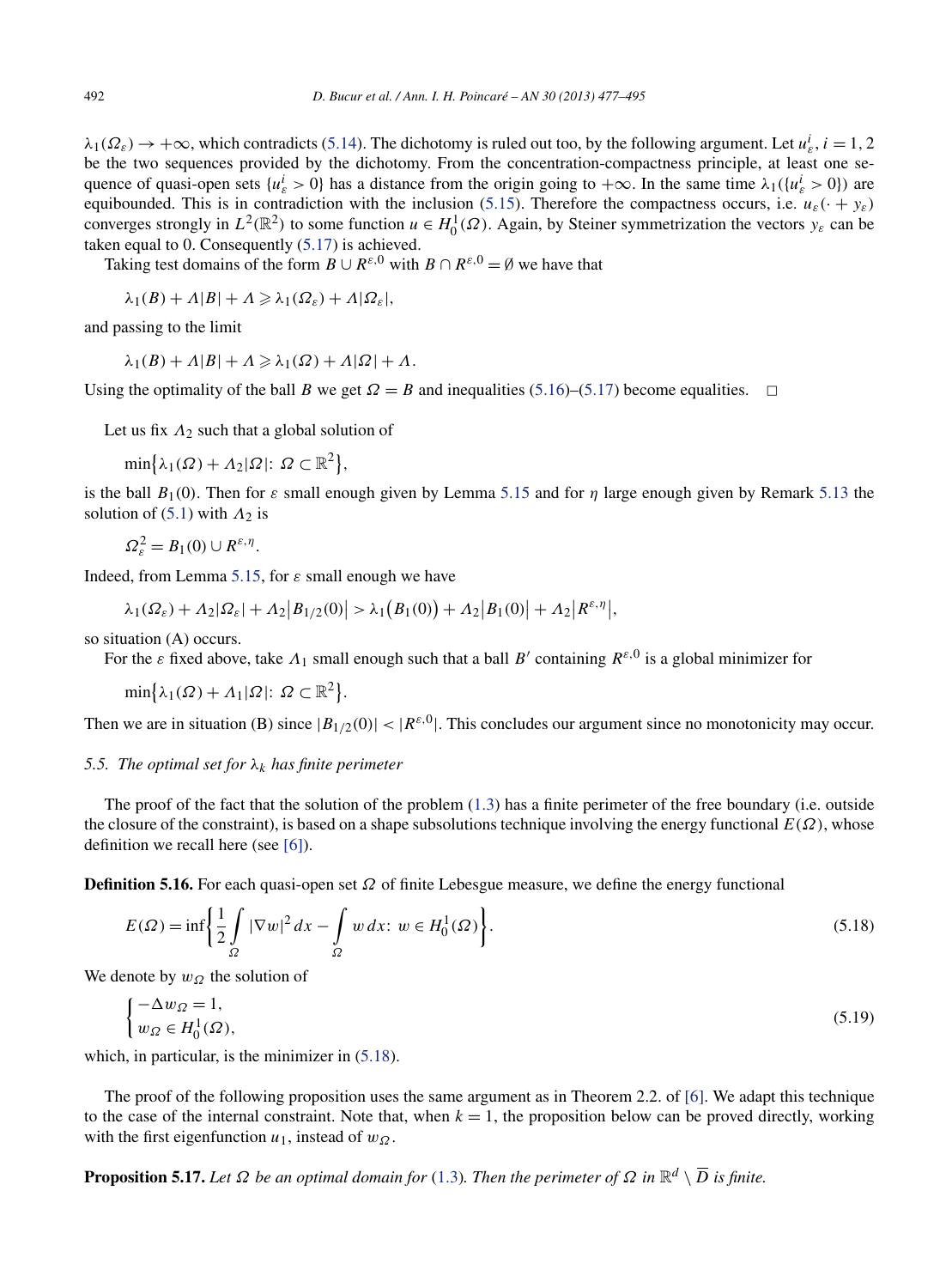<span id="page-16-0"></span>**Proof.** By Lemma 4.1 of [\[6\],](#page-18-0) we have that there exists some positive constant *c* depending on *Ω* such that

$$
\lambda_k(\tilde{\Omega}) - \lambda_k(\Omega) \leq c \big( E(\tilde{\Omega}) - E(\Omega) \big) \quad \forall D \subset \tilde{\Omega} \subset \Omega \text{ quasi-open.}
$$
\n
$$
(5.20)
$$

Using the optimality of *Ω*, we have

$$
E(\Omega) + \Lambda |\Omega| \leqslant E(\tilde{\Omega}) + \Lambda |\Omega| \quad \forall D \subset \tilde{\Omega} \subset \Omega \text{ quasi-open},\tag{5.21}
$$

where  $Λ = 1/c$ , i.e. Ω is an energy subsolution. Let  $w = w<sub>Ω</sub>$  be the solution of [\(5.19\)](#page-15-0). Consider the set  $Ω<sub>ε</sub>$ *D* ∪ {*w* >  $\varepsilon$ } instead of  $\tilde{\Omega}$  in (5.21). By the fact that  $(w - \varepsilon)^+ \in H_0^1(\Omega_\varepsilon)$ , we have

$$
E(\Omega) + \Lambda |\Omega| \leqslant E(\Omega_{\varepsilon}) + \Lambda |\Omega_{\varepsilon}| \leqslant \frac{1}{2} \int |\nabla (w - \varepsilon)^{+}|^{2} dx - \int (w - \varepsilon)^{+} dx + \Lambda |\Omega_{\varepsilon}|,
$$
\n
$$
(5.22)
$$

and since  $E(\Omega) = \frac{1}{2} \int |\nabla w|^2 dx - \int w dx$ , we obtain

$$
\varepsilon |\Omega| \geq \int w \, dx - \int (w - \varepsilon)^+ \, dx
$$
  
\n
$$
\geq \frac{1}{2} \int_{\{0 < w \leqslant \varepsilon\}} |\nabla w|^2 \, dx + A |\Omega \setminus \Omega_{\varepsilon}|
$$
  
\n
$$
\geq \frac{1}{2} \int_{\{0 < w \leqslant \varepsilon\} \setminus \overline{D}} |\nabla w|^2 \, dx + A |\{0 < w \leqslant \varepsilon\} \setminus \overline{D}|
$$
  
\n
$$
\geqslant \frac{1}{2 |\{0 < w \leqslant \varepsilon\} \setminus \overline{D}|} \bigg( \int_{\{0 < w \leqslant \varepsilon\} \setminus \overline{D}} |\nabla w| \, dx \bigg)^2 + A |\{0 < w \leqslant \varepsilon\} \setminus \overline{D}|.
$$
\n(5.23)

Thus, we have that

$$
\int_{\{0 < w \leqslant \varepsilon\} \setminus \overline{D}} |\nabla w(x)| \, dx \leqslant \varepsilon |\Omega| \sqrt{\Lambda/2}.\tag{5.24}
$$

By the co-area formula

$$
\frac{1}{\varepsilon} \int_{0}^{\varepsilon} P\big(\{w > t\}; \mathbb{R}^d \setminus \overline{D}\big) dt \leqslant |\Omega| \sqrt{\Lambda/2},\tag{5.25}
$$

for each  $\varepsilon > 0$  small enough. Then, there is a sequence  $(\varepsilon_n)_{n \geq 1}$  converging to 0 such that

$$
P\big(\{w>\varepsilon_n\};\mathbb{R}^d\setminus\overline{D}\big)\leqslant |\Omega|\sqrt{\Lambda/2}.
$$

Passing to the limit we have

$$
P\big(\{w>0\};\mathbb{R}^d\setminus\overline{D}\big)\leqslant |\Omega|\sqrt{\Lambda/2},
$$

as required.  $\square$ 

# **6. Open problems and complements**

We give a list of some open problems that arose during the work on this article. We denote by *Ω(D,m)* a quasiopen set of Lebesgue measure *m*, which solves the shape optimization problem [\(4.1\)](#page-6-0).

- 1. Let *D* be an open convex set such that for every  $m \geq |D|$  there exists a convex solution to the shape optimization problem [\(4.1\)](#page-6-0). Is it true that then *D* is a ball?
- 2. Is it true that for every quasi-open set *D* with finite measure, problem [\(1.4\)](#page-1-0) has a solution?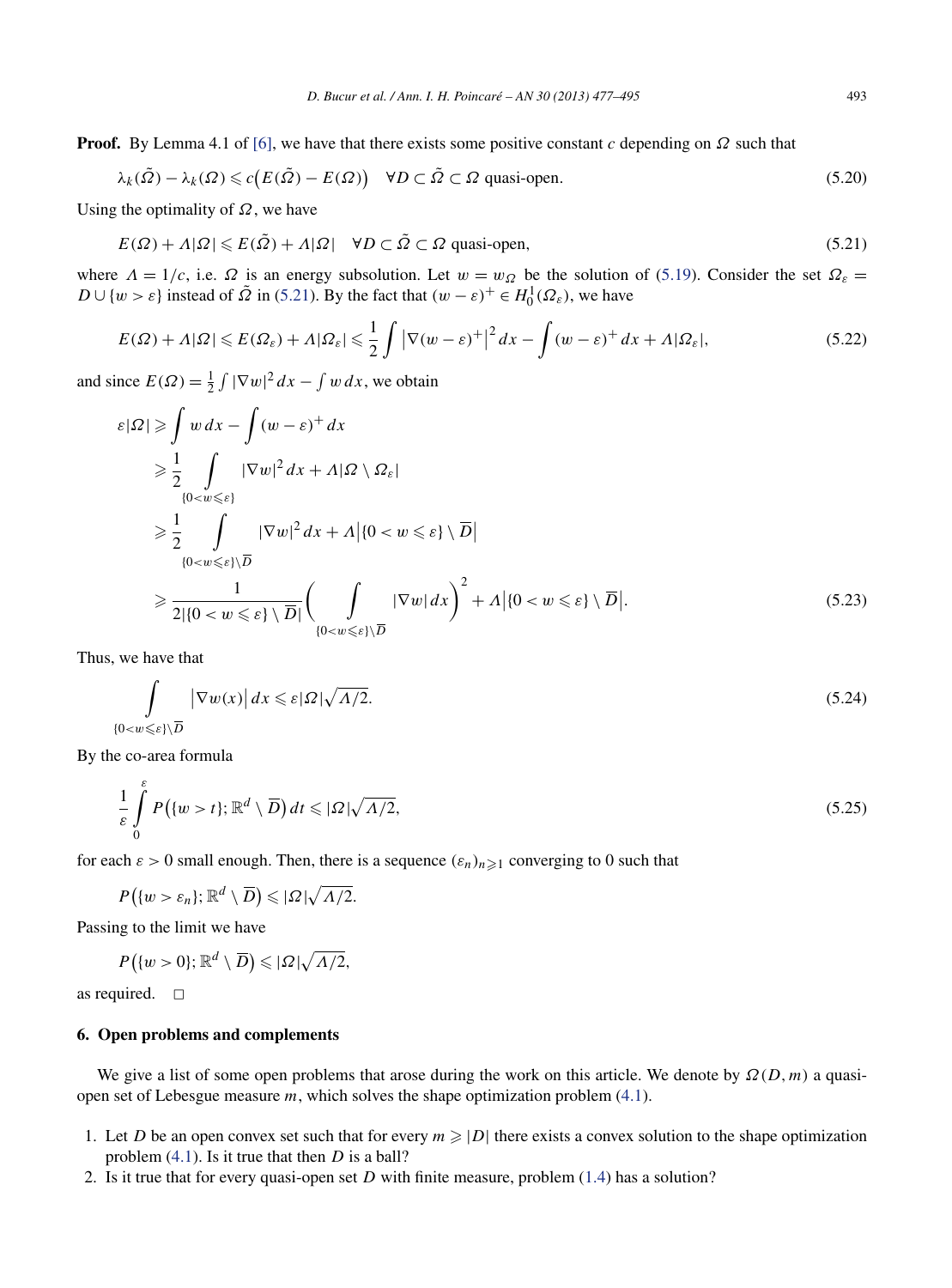- <span id="page-17-0"></span>3. If *D* is not a ball, is there some  $\varepsilon > 0$ , such that for every  $0 < m < \varepsilon$ , the set  $\Omega(D, |D| + m)$  is unique? Note that this is certainly not true when *m* is large, since for a bounded *D* any ball of measure *m* and containing *D* is a solution.
- 4. If  $m' > m$ , is there an optimal set  $\Omega(D, m')$  containing the optimal set  $\Omega(D, m)$ ? Note that the symmetric statement (if  $m' < m$ , then for each optimal set  $\Omega(D,m)$ , there is an optimal set  $\Omega(D,m') \subset \Omega(D,m)$ ) is false. Indeed, take for instance *D* the unit square in  $\mathbb{R}^2$  centered in 0 and  $m' = \frac{\pi}{2} < m$ . Then  $\Omega(D, m')$  is the ball centered at 0 with radius  $\frac{1}{4}$  $\frac{1}{2}$  and *Ω(D,m)* is any ball of radius  $\sqrt{\frac{m}{\pi}}$ . Clearly, there are balls *Ω(D,m)* which do not contain *Ω(D,m )*.
- 5. An interesting problem, similar to [\(4.1\)](#page-6-0), is given by the minimization of the energy integral functional

$$
E(\Omega) = -\int w_{\Omega}(x) dx.
$$

We can repeat in this case all the arguments above, obtaining similar existence, boundedness and regularity results. In particular, working with the energy functional simplifies the analysis of Proposition [5.6,](#page-9-0) obtaining that optimal sets are open, even without the quasi-connectedness assumption on *D*.

One can consider more general spectral optimization problems where the cost is

$$
J(\Omega) = \Phi(\lambda(\Omega)),
$$

for a suitable function *Φ*. If *Φ* is:

- (a) monotone increasing, that is  $\Phi(\lambda) \leq \Phi(\lambda')$  whenever  $\lambda_k \leq \lambda'_k$ , for every *k*,
- (b) lower semicontinuous, that is  $\Phi(\lambda) \leq \liminf_{n \to \infty} \Phi(\lambda^n)$ , whenever  $\lambda_k^n \to \lambda_k$  for every *k*,

then the optimization problem with an external bounded constraint has a solution thanks to [\[11\].](#page-18-0) The general case for the internal constraint problem remains, on the contrary, open.

Finally, one can consider shape optimization problems with cost functional of integral form. Given a right-hand side *f* we consider the PDE

$$
-\Delta u = f \quad \text{in } \Omega, \ u \in H_0^1(\Omega),
$$

which provides, for every admissible domain  $Ω$ , a unique solution  $uΩ$  that we assume extended by zero outside of  $Ω$ . The cost is in this case of the form

$$
J(\Omega) = \int\limits_{\mathbb{R}^d} j(x, u_{\Omega}(x)) dx.
$$

If *j*(*x*, ·) is lower semicontinuous, decreasing and such that  $j(x, s) \ge a(x) - c|s|^2$  for suitable  $a \in L^1(\mathbb{R}^d)$  and  $c > 0$ , then the optimization problem with an external bounded constraint has again a solution thanks to [\[11\]](#page-18-0) but the general case for the internal constraint problem remains open.

## **Acknowledgements**

The work of Dorin Bucur is part of the project ANR-09-BLAN-0037 *Geometric analysis of optimal shapes (GAOS)* financed by the French Agence Nationale de la Recherche (ANR). The work of Giuseppe Buttazzo and Bozhidar Velichkov is part of the project 2008K7Z249 *Trasporto ottimo di massa, disuguaglianze geometriche e funzionali e applicazioni* financed by the Italian Ministry of Research.

The authors wish to thank an anonymous referee for the very careful reading and useful suggestions.

#### **References**

[1] H.W. Alt, L.A. Caffarelli, Existence and regularity for a minimum problem with free boundary, J. Reine Angew. Math. 325 (1981) 105–144.